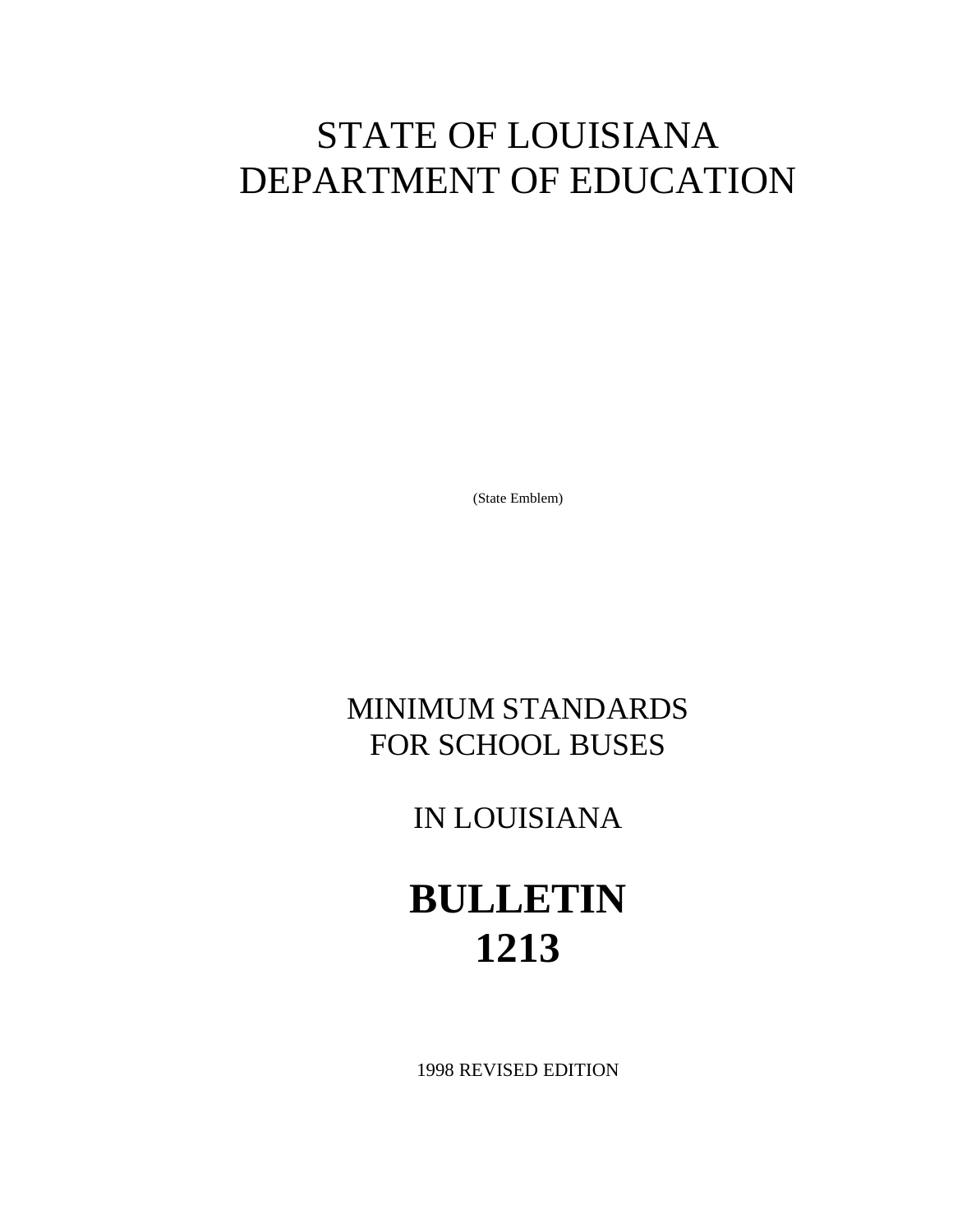## **BULLETIN 1213 MINIMUM STANDARDS FOR SCHOOL BUSES 1998**

## OFFICE OF SCHOOL AND COMMUNITY SUPPORT Rose J. Hudson, Assistant Superintendent

## LOUISIANA DEPARTMENT OF EDUCATION Cecil J. Picard, Superintendent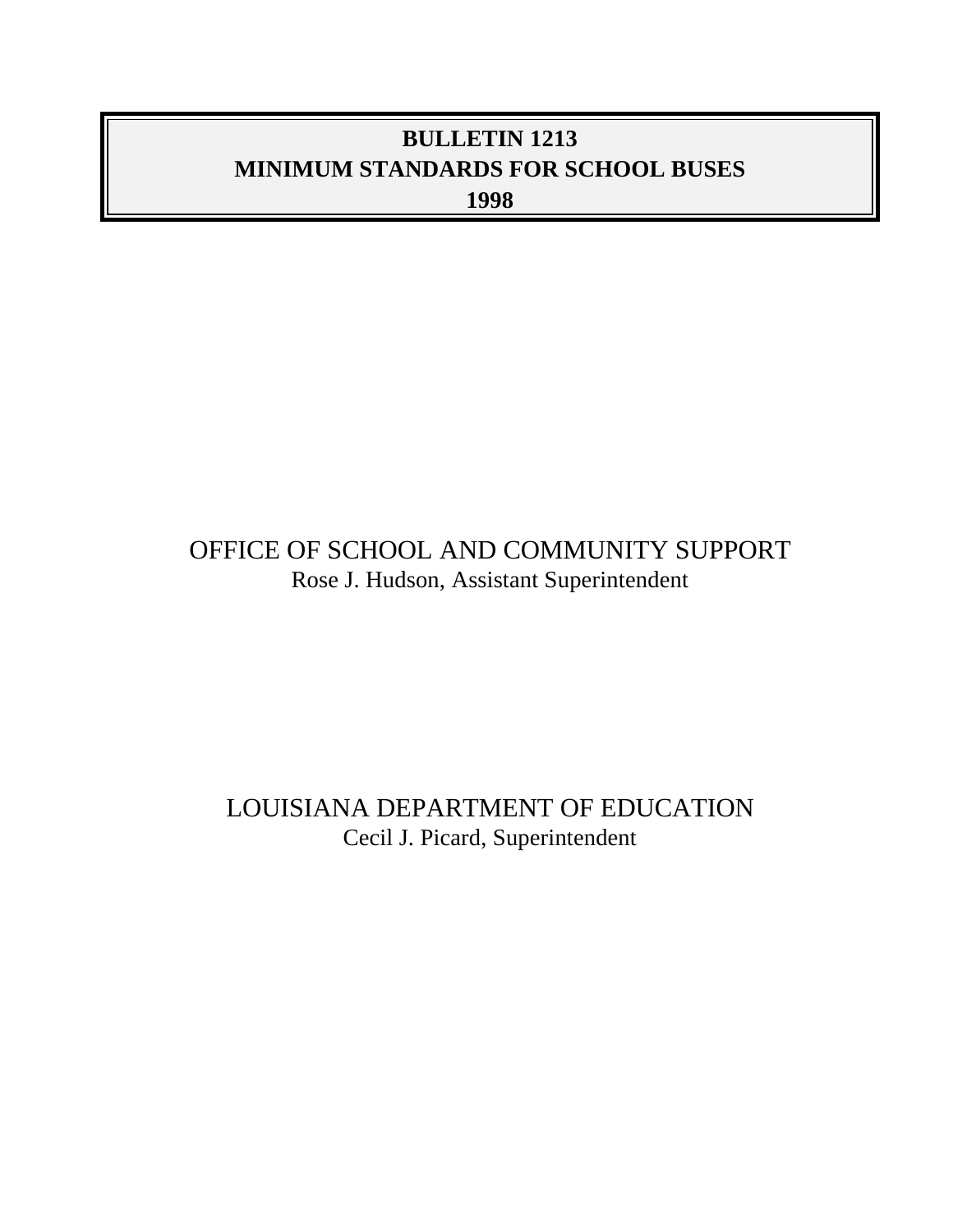### **INTRODUCTION**

One of the most important functions of a school system's operation relative to pupil transportation is the purchasing, operation, and maintenance of safe school buses. This bulletin is designed to provide School Boards with a list of minimum standards which would allow for safe transportation of pupils. It enables bus dealers to bid competitively based on uniform standards which meet minimum specifications for every school district in the state. In addition, Optional Equipment Standards have been made a part of this bulletin in order to assist transportation officials in designing school buses which meet their specific needs.

The Department of Education is especially indebted to these Transportation Supervisors who have donated their valuable time and effort to the revision of this important document.

| Bill Samec, Chairman | Lafayette Parish Schools       |
|----------------------|--------------------------------|
| Dale Boudreaux       | Jefferson Parish Schools       |
| Chris Bowman         | Lafourche Parish Schools       |
| Harry Levy           | Jefferson Davis Parish Schools |
| <b>Jimmy Sibille</b> | St. Landry Parish Schools      |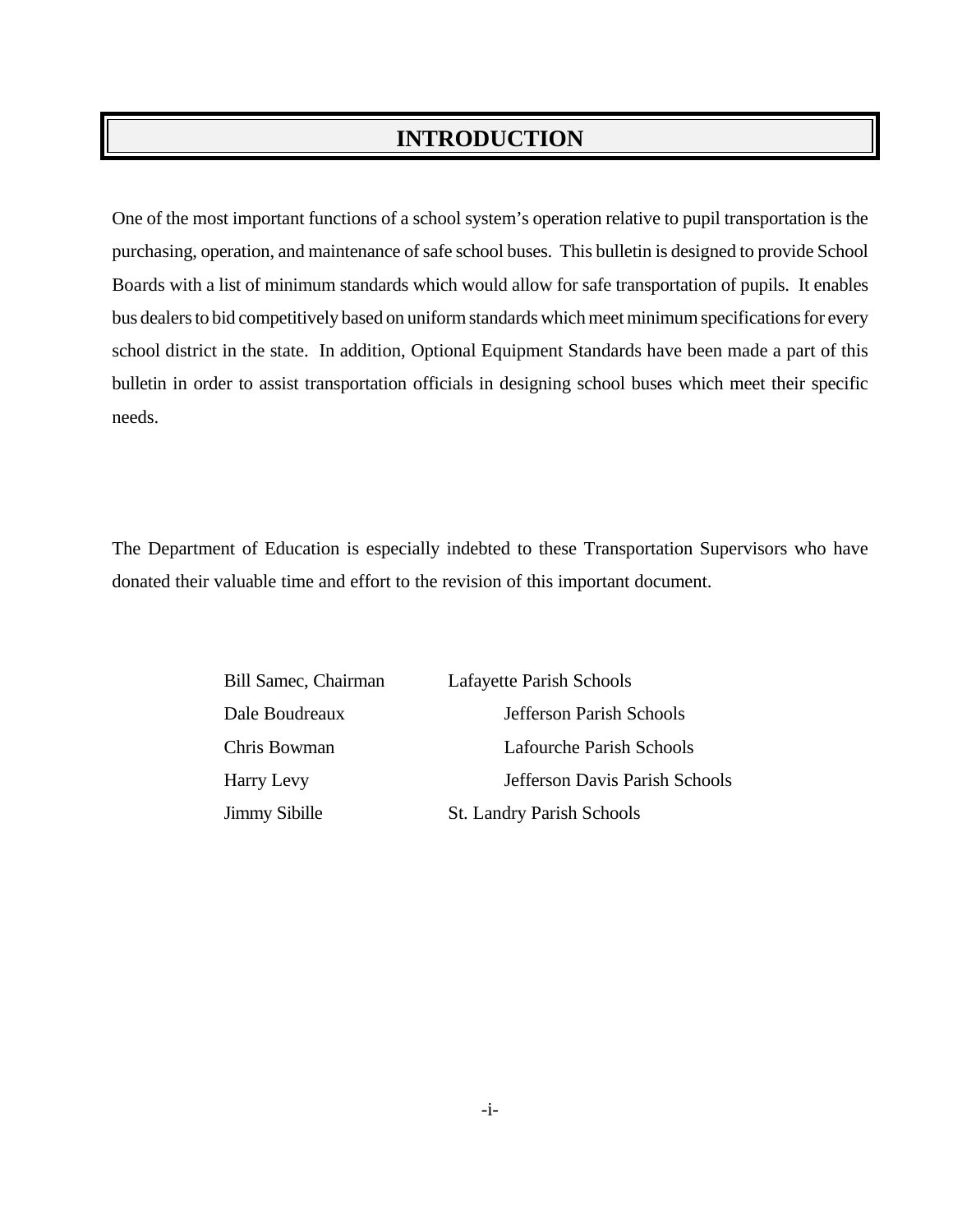## **TABLE OF CONTENTS**

| Battery | -7<br>7<br>7<br>7<br>7 |
|---------|------------------------|
|         | 7                      |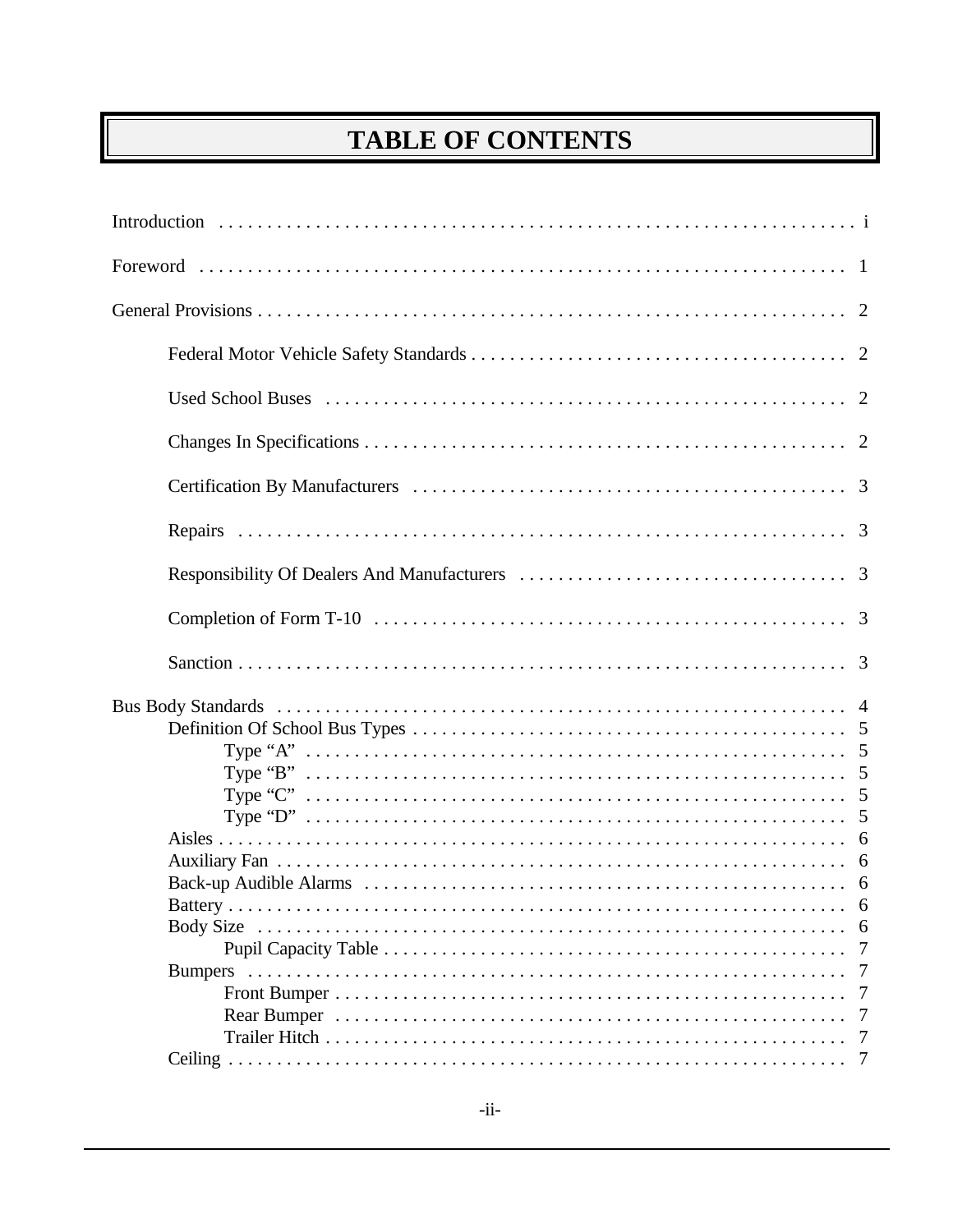| 9                    |
|----------------------|
|                      |
| 9                    |
| 9                    |
| 9                    |
|                      |
| 9                    |
| -10                  |
| 10                   |
| 10                   |
| 10                   |
| 10                   |
| 10                   |
| 10                   |
| 11                   |
| 11                   |
| 11<br><b>Mirrors</b> |
| 11                   |
| 11                   |
|                      |
|                      |
| 12                   |
| 12                   |
| 12                   |
| 12                   |
| 12                   |
| 12                   |
| 13                   |
| 13                   |
| 13                   |
| 13                   |
|                      |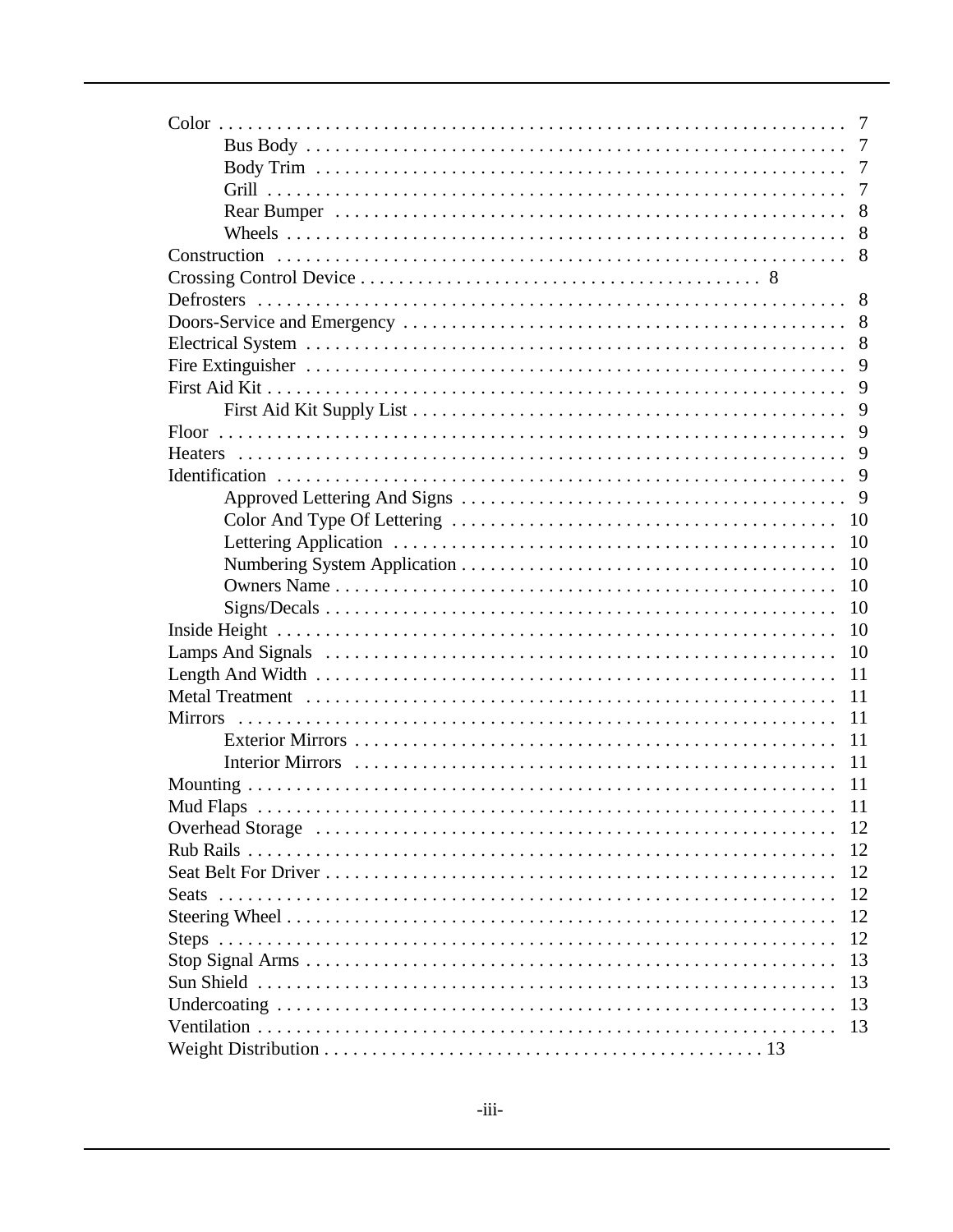|            | 13 |
|------------|----|
|            | 14 |
|            | 14 |
|            | 14 |
|            | 14 |
|            | 14 |
|            |    |
|            | 15 |
|            | 16 |
|            | 16 |
|            | 16 |
|            | 16 |
|            | 16 |
|            | 16 |
|            | 17 |
|            | 17 |
|            | 17 |
|            | 17 |
|            | 17 |
|            | 17 |
|            | 17 |
|            | 17 |
| Frame      | 17 |
|            | 17 |
|            | 18 |
|            | 18 |
|            | 18 |
|            | 18 |
|            | 18 |
|            | 19 |
| Oil Filter | 19 |
|            | 19 |
|            | 19 |
|            | 19 |
|            | 19 |
|            | 20 |
|            | 20 |
|            | 20 |
|            | 20 |
|            | 20 |
|            | 20 |
|            | 20 |
|            | 20 |
|            |    |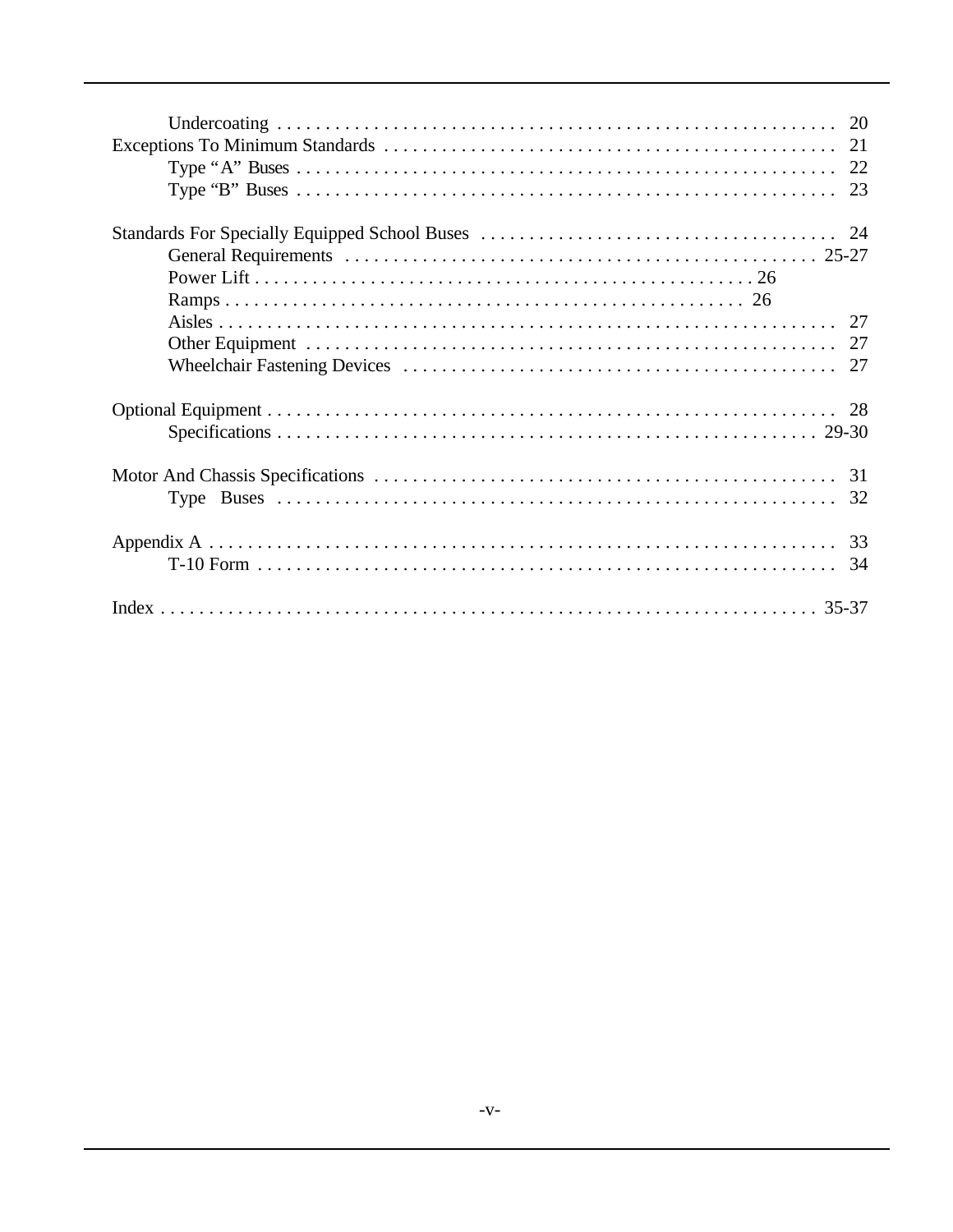## **FOREWORD**

All pupil transportation vehicles purchased on or after July 1, 1999, shall meet or exceed the requirements herein.

The appropriate sections of these specifications apply to all school buses for pupil transportation in Louisiana which are purchased, owned, or operated by a district board of education and to all school buses leased or contracted to a district board of education by private owners for the transportation of pupils to and from school and all school-related activities.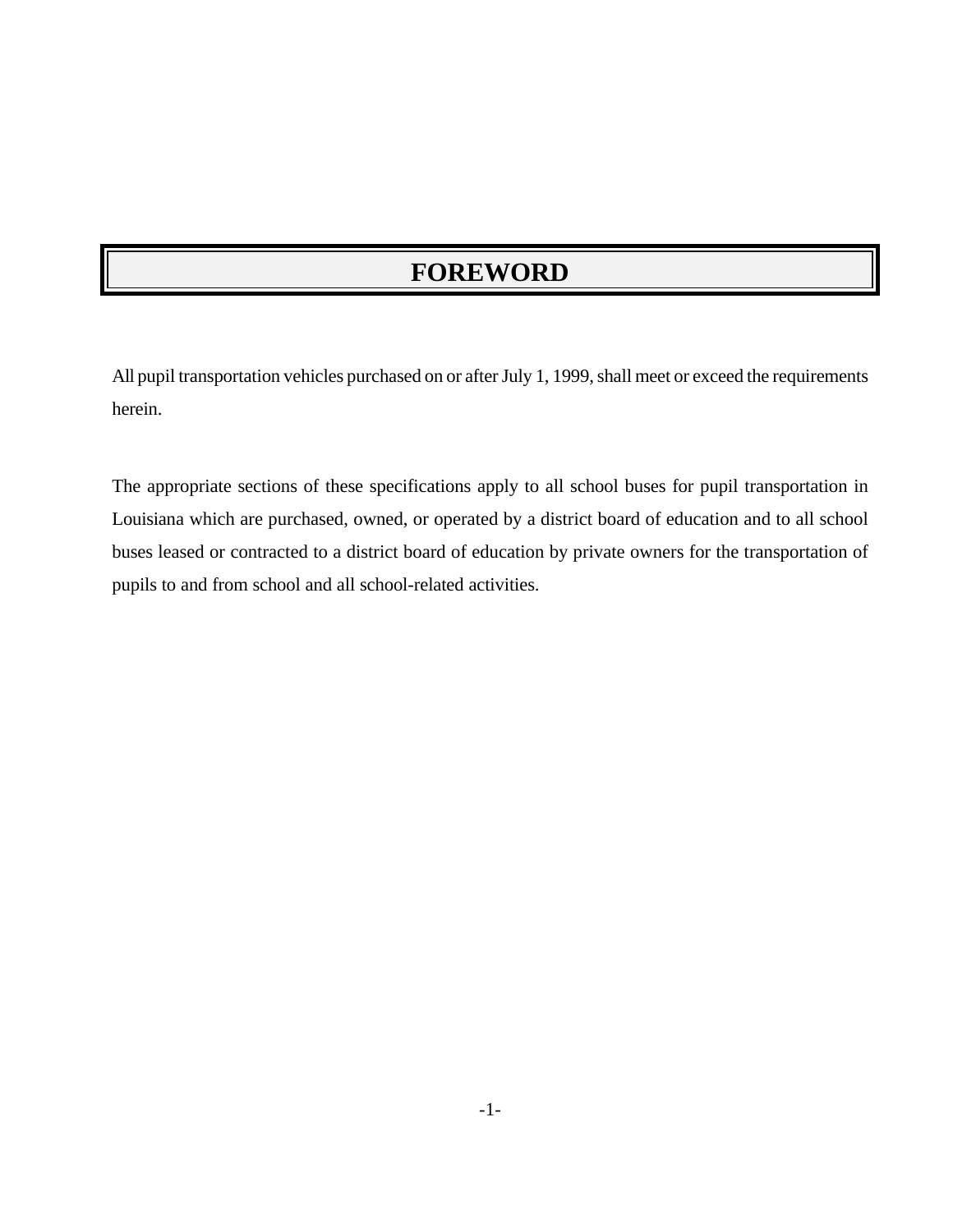### **GENERAL PROVISIONS**

#### **FEDERAL MOTOR VEHICLE SAFETY STANDARDS**

- 1. All school buses shall meet or exceed the minimum requirements of these specifications and meet or exceed all applicable Federal Motor Vehicle Safety Standards (FMVSS).
- 2. All school buses shall be equipped as required by the minimum specifications contained herein and as required by applicable FMVSS.
- 3. In the event of a conflict between the requirements of an applicable FMVSS, as referred to in this section, and the minimum specifications contained in this regulation, the requirements of the FMVSS shall prevail.

#### **USED SCHOOL BUSES**

1. Any used school bus purchased for use in Louisiana by or for a school system shall meet aunt legal requirements of the Louisiana Revised Statutes for motor vehicles and shall meet Louisiana specifications for school buses that were in effect on the date the vehicle was manufactured.

2. No school bus may be replaced by another school bus that was manufactured before the 1978 model year. This applies to buses purchased by veteran owners/operators, by newly hired owners/operators and by school boards, individual schools, booster clubs, etc. for the purposes of transporting children to and from school and school-related activities and for use as spare buses.

3. All replacement school buses, at the time they are acquired by the owner, must be ten (10) or less model years old for veteran owners/operators and school districts and five (5) or less model years old for newly hired owners/operators. The number of years shall be reckoned from the date of introduction of the model year. (Example, a 1988 model school bus is considered 10 model years old as of 1998.)

#### **CHANGES IN SPECIFICATIONS**

Any part of these specifications may be changed at any time by addenda adopted by the State Board of Elementary and Secondary Education. Changes will be made to comply with changing FMVSS or statutes of the Louisiana Legislature.

#### **CERTIFICATION BY MANUFACTURERS**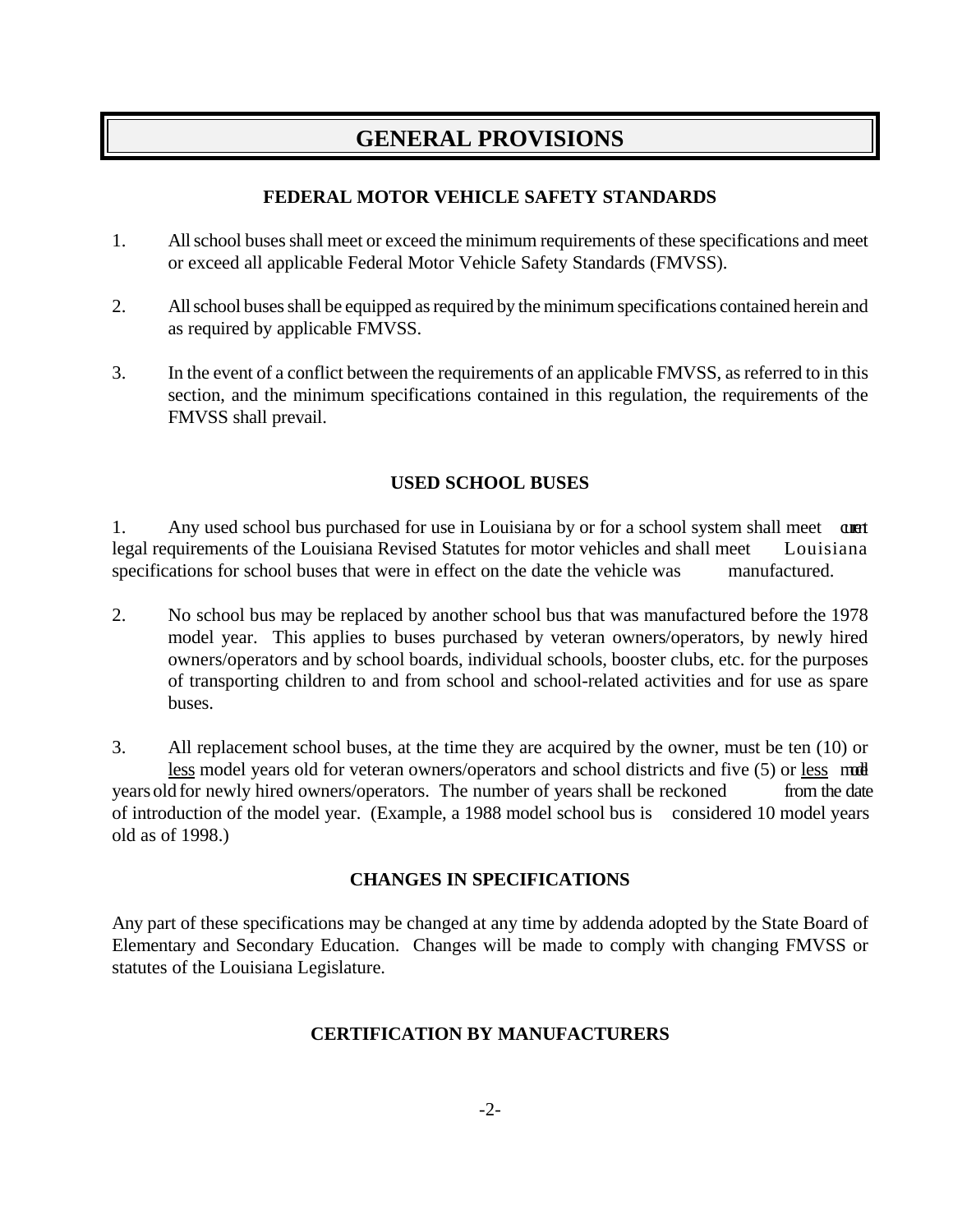All school bus vendors shall certify to the purchaser (local education agency, contract or individual), upon delivery that the school bus(es) sold for use by Louisiana school systems meet or exceed all standards specified herein and comply with the applicable FMVSS set forth by the United States Department of Transportation. (See Appendix A T-10 Form)

#### **REPAIRS**

Any repairs or alterations to any bus that falls under the guidelines of this bulletin shall be made in accordance with all specifications contained herein and all applicable FMVSS.

#### **RESPONSIBILITY OF DEALERS AND MANUFACTURERS**

- 1. The responsibility of compliance with Bulletin 1213 specifications rests with the vendors and manufacturers.
- 2. If any vendor or manufacturer sells school transportation equipment that does not conform to all these and all other applicable State and Federal specifications, the vendor shall be required to make necessary conversions to bring the vehicle into compliance. All cost related to such alteration shall be borne by the vendor.
- 3. Local school systems shall have the option of imposing additional specifications that meet or exceed state and federal standards.

#### **COMPLETION OF FORM T-10**

It is mandatory that the seller of any new or used school bus shall complete a T-10 form verifying that the purchased vehicle meets all state and federal school bus specifications applicable at the time of manufacture.

#### **SANCTION**

Any school bus that does not meet the minimum specifications set forth in Bulletin 1213 must not be used until such time that the bus is in compliance with said Bulletin.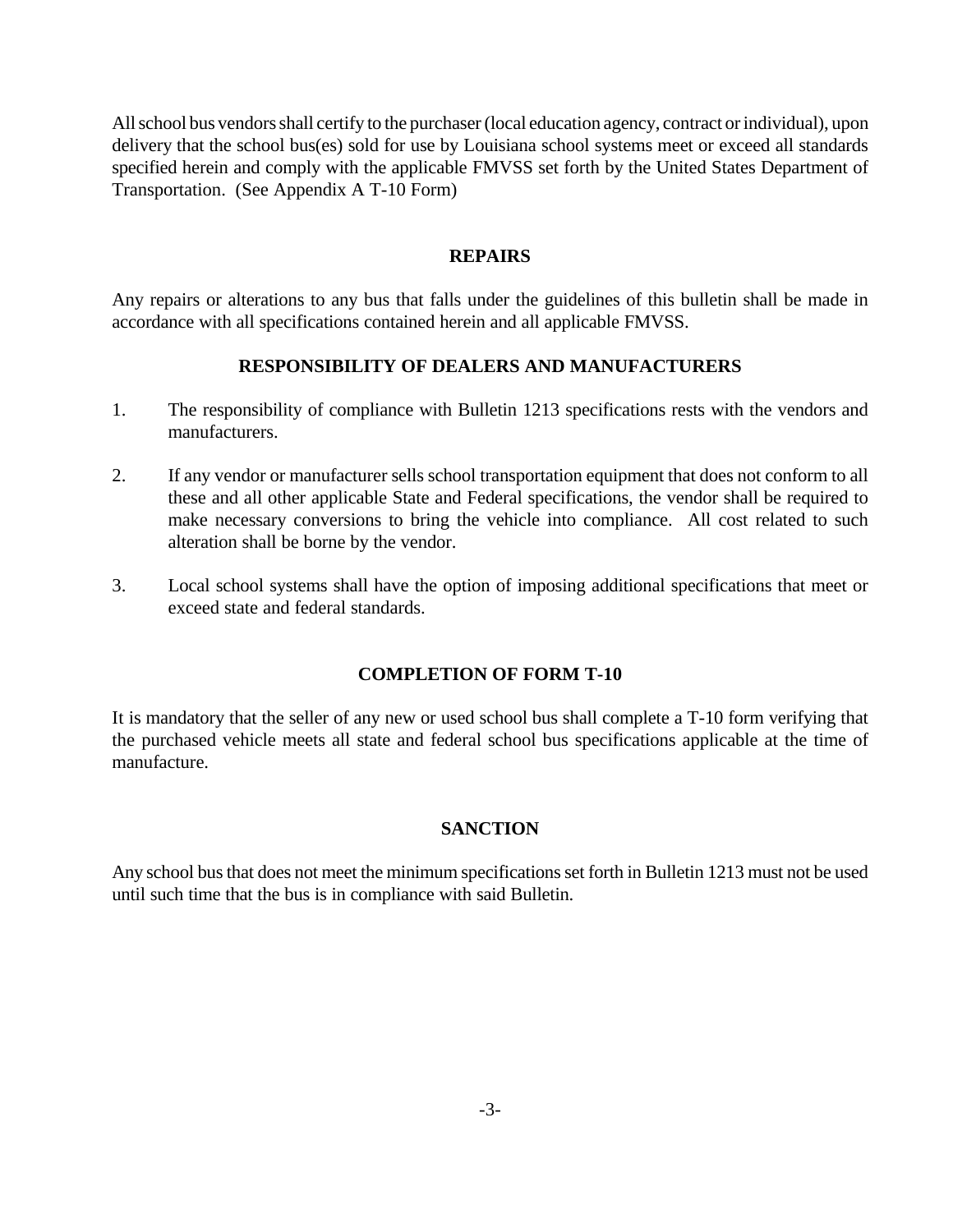## BUS BODY STANDARDS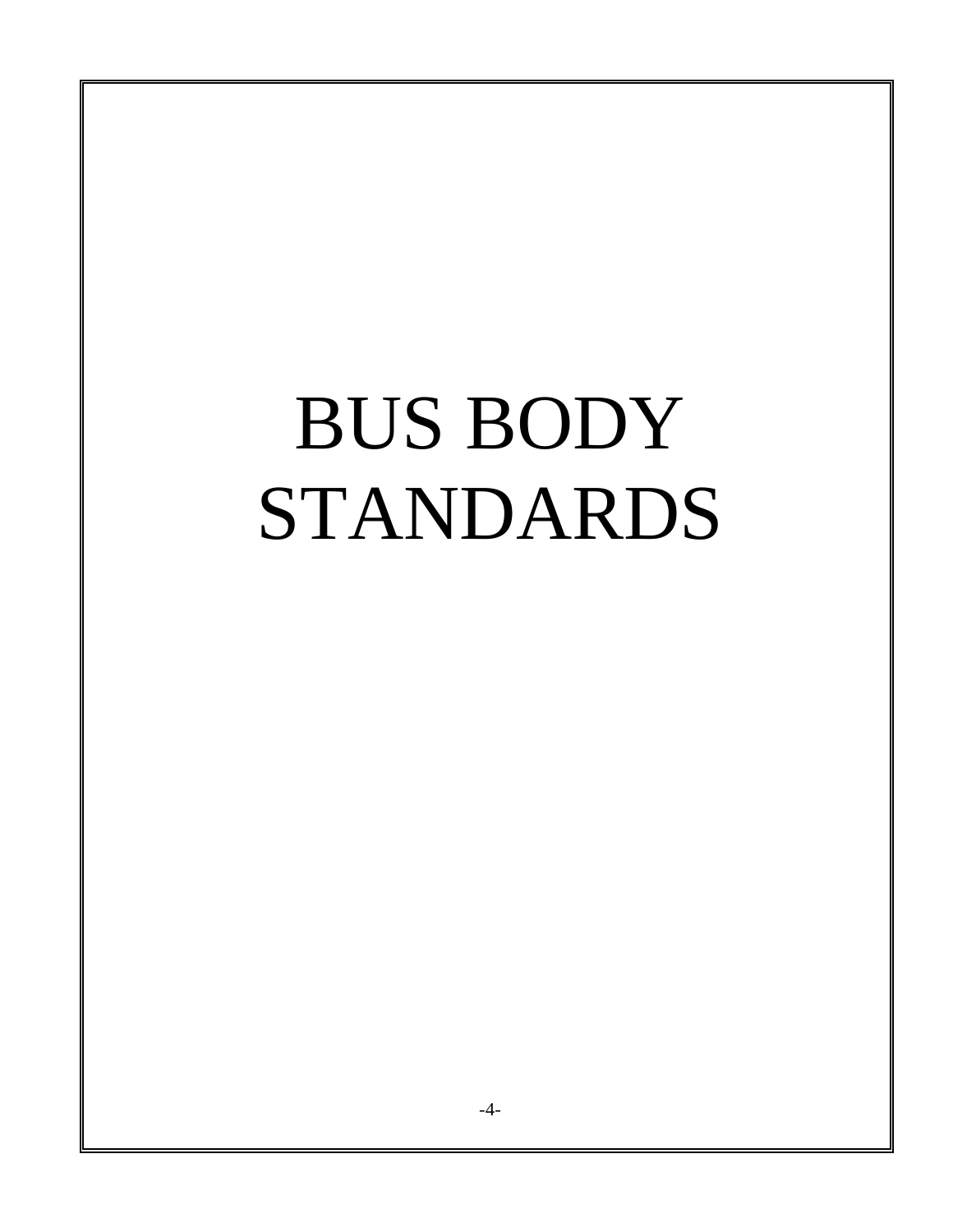### **DEFINITION OF SCHOOL BUS TYPES**

#### -TYPE A-

A conversion or body constructed and installed upon a van-type compact truck or frontsection vehicle, with a gross vehicle weight rating Picture inserted on hard copy. of 10,000 pounds or less, designed for carrying more than 10 persons.

#### -TYPE B-

A conversion or body constructed and installed upon a van or front-section chassis, or stripped chassis, with a gross vehicle weight rating of more than 10,000 pounds, designed for carrying Picture inserted on hard copy. more than 10 persons. Part of the engine is beneath and/or behind the windshield and beside the driver's seat. The entrance door is behind the front wheels.

#### -TYPE C-

A body installed upon a flat back cowl chassis with a gross vehicle weight rating of more than 10,000 pounds, designed for carrying more than Picture inserted on hard copy. 10 persons. All of the engine is in front of the windshield and the entrance door is behind the front wheels.

#### -TYPE D-

A body installed upon a chassis, with the engine mounted in the front, midship, or rear, with a gross vehicle weight rating of more than 10,000 pounds, designed for carrying more than 10 persons. The engine may be behind the windshield and beside Picture inserted on hard copy. the driver's seat. It may be at the rear of the bus, behind the rear wheels, or midship between the front and rear axles. The entrance door is ahead of the front wheels.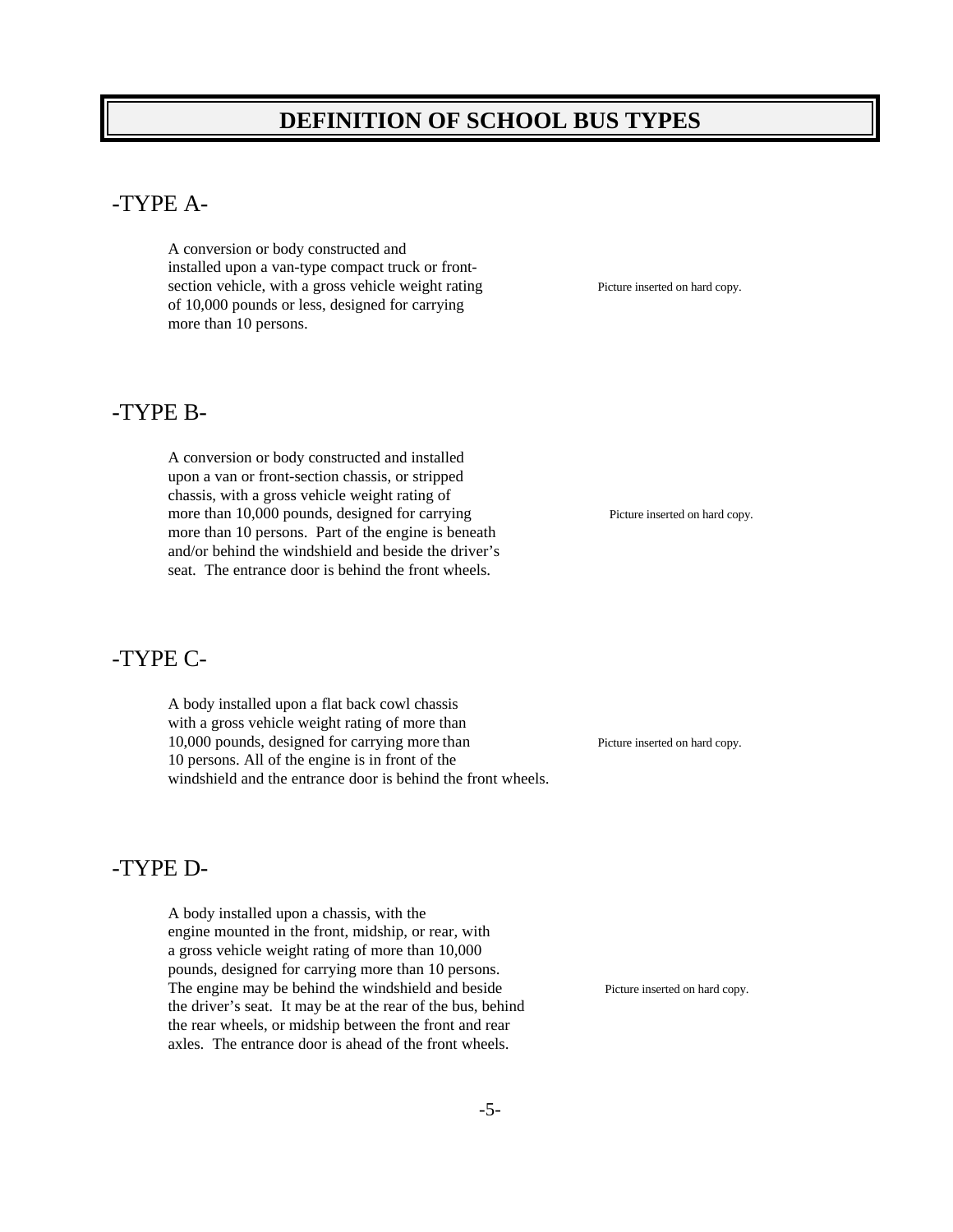## **BUS BODY STANDARDS**

#### **AISLES**

Minimum clearance of all aisles shall comply with current FMVSS, **"School Bus Passenger Seating and Crash Protection"**. All emergency doors shall be accessible by a 12" minimum aisle.

#### **AUXILIARY FAN**

An auxiliary fan at least six (6) inches in diameter shall be located in the center of the windshield to provide maximum effectiveness for the right side of the windshield and the service door.

#### **BACK UP AUDIBLE ALARM**

Every new and used bus purchased shall be equipped with an automatic back-up audible alarm which sounds on backing. It must be capable of emitting sound audible under normal conditions from a distance of not less than one hundred feet. The alarm shall also be capable of operating automatically when the vehicle is in neutral or a forward gear but rolls backward.

#### **BATTERY**

The battery is to be furnished by the chassis manufacturer. The body manufacturer shall securely attach the battery on a slide out or swing tray in a closed, vented compartment in the body skirt, so that the battery is accessible for convenient servicing from the outside. Battery compartment door or cover shall be hinged at the front or top, and secured by an adequate and conveniently operated latch or other type fastener.

#### **BODY SIZE**

The "body length" shall be measured from the inside surface of the windshield to the outside surface at the rear of the bus.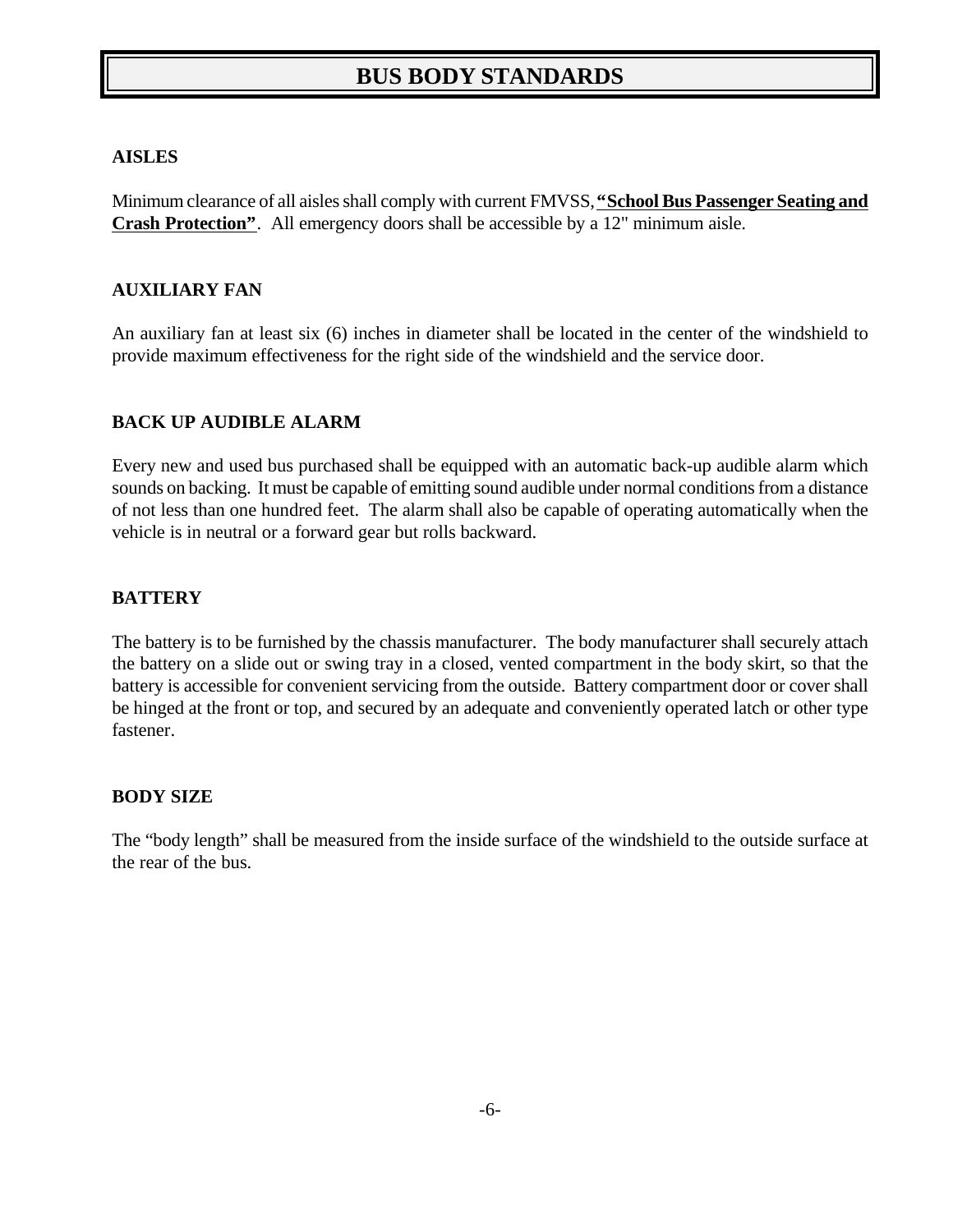|                         | PUPIL CAPACITY                      |                                     |  |  |
|-------------------------|-------------------------------------|-------------------------------------|--|--|
| Number of rows of seats | 3-3 Plan<br>Rump width of 13 inches | 3-2 Plan<br>Rump width of 13 inches |  |  |
| $\overline{4}$          | 23/24                               | 19/20                               |  |  |
| 5                       | 29/30                               | 24/25                               |  |  |
| $\sqrt{6}$              | 35/36                               | 29/30                               |  |  |
| $\tau$                  | 41/42                               | 34/35                               |  |  |
| $8\,$                   | 47/48                               | 39/40                               |  |  |
| 9                       | 53/54                               | 44/45                               |  |  |
| $10\,$                  | 59/60                               | 49/50                               |  |  |
| 11                      | 65/66                               | 54/55                               |  |  |
| 12                      | 71/72                               | 59/60                               |  |  |
| 13                      | 77/78                               | 64/65                               |  |  |
| 14                      | 83/84                               | 69/70                               |  |  |
| 15                      | 89/90                               | 74/75                               |  |  |

#### **BUMPERS**

- 1. The front and rear bumpers shall meet current FMVSS. The front bumper shall extend to the outer edges of the fenders. The rear bumper shall be 10" in width and wrapped around the back corners of the bus extended forward at least 12".
- 2. No trailer hitch or other device designed for towing shall be designed, fixed, or attached upon any school bus operated in the State of Louisiana.

#### **CEILING**

Ceiling specifications shall meet all current FMVSS.

#### **COLOR**

- 1. The school bus body, including hood and fenders, shall be painted "National School Bus Yellow".
- 2. The body trim, including mirrors and rub rails, shall be glossy black.
- 3. The grill shall be black or grey.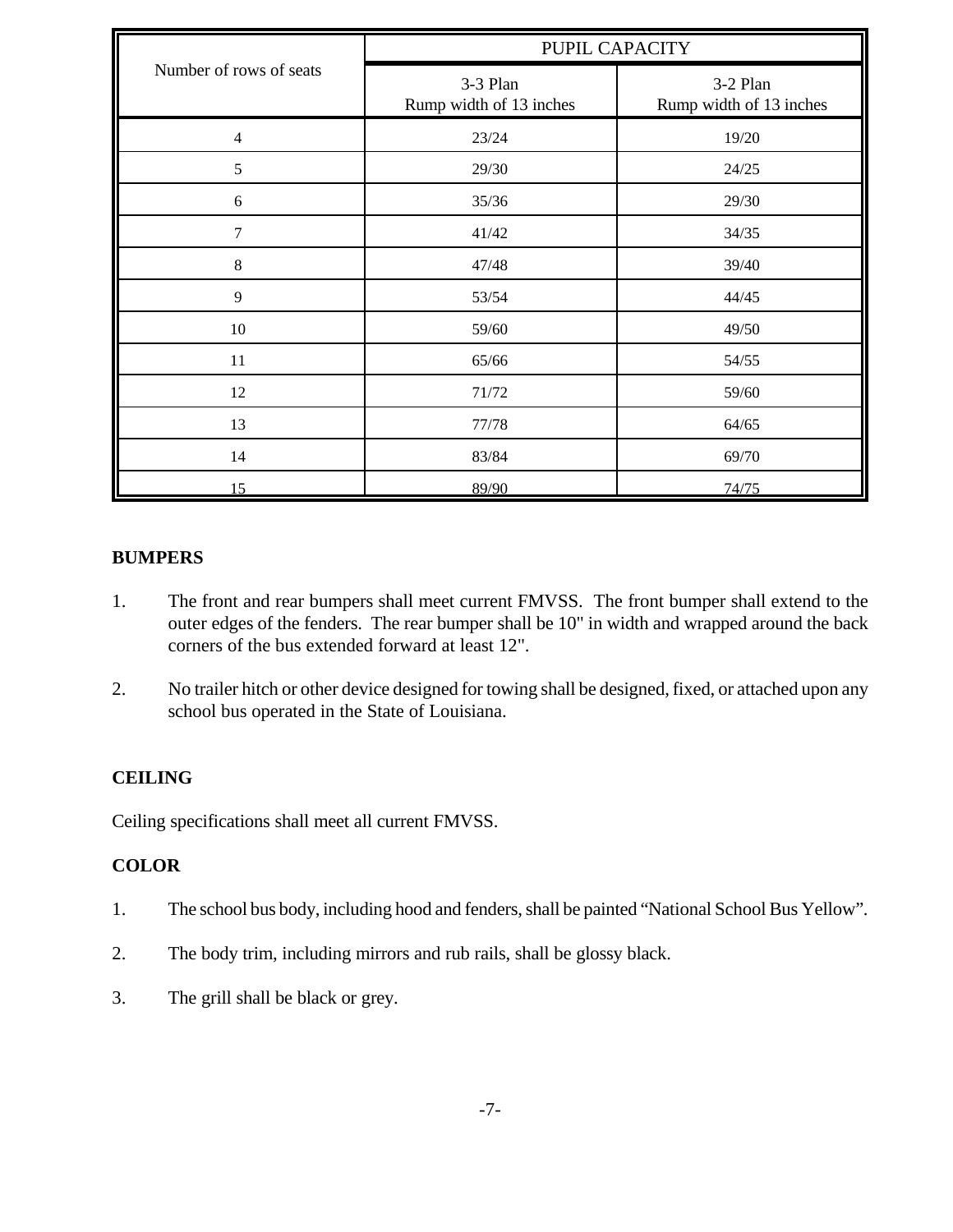- 4. The rear bumper and lettering shall be glossy black.
- 5. The wheels shall be black or grey.

#### **CONSTRUCTION**

The construction of the school bus body shall be in compliance with current FMVSS.

#### **CROSSING CONTROL DEVICE**

Every new and used bus purchased shall be equipped with a crossing control device actuated by the driver and operated in conjunction with the stop arm. The crossing control device shall pivot out from the right side of the front bumper to prevent persons from walking in front of the bus.

#### **DEFROSTERS**

Defrosters shall be of sufficient capacity to keep the windshield, window to the left of the driver, and glass in the entrance door clear of fog, frost, and snow. Defrosters shall be constructed to meet current FMVSS.

#### **DOORS-SERVICE AND EMERGENCY**

- 1. Service and emergency doors shall be constructed and located in compliance with current FMVSS.
- 2. The emergency door shall be marked directly above the door with the words "EMERGENCY DOOR" OR "EMERGENCY EXIT" on both the inside and outside of the bus in letters at least two (2) inches high.
- 3. No decals or other markings may be placed on either emergency glass panel.
- 4. The installation of locks on the emergency and service doors shall include a device to prevent the activation of the starter mechanism while the emergency door is locked.
- 5. There shall be no manual locking of any doors while the bus is in operation.

#### **ELECTRICAL SYSTEM**

The electrical system shall be in compliance with current FMVSS.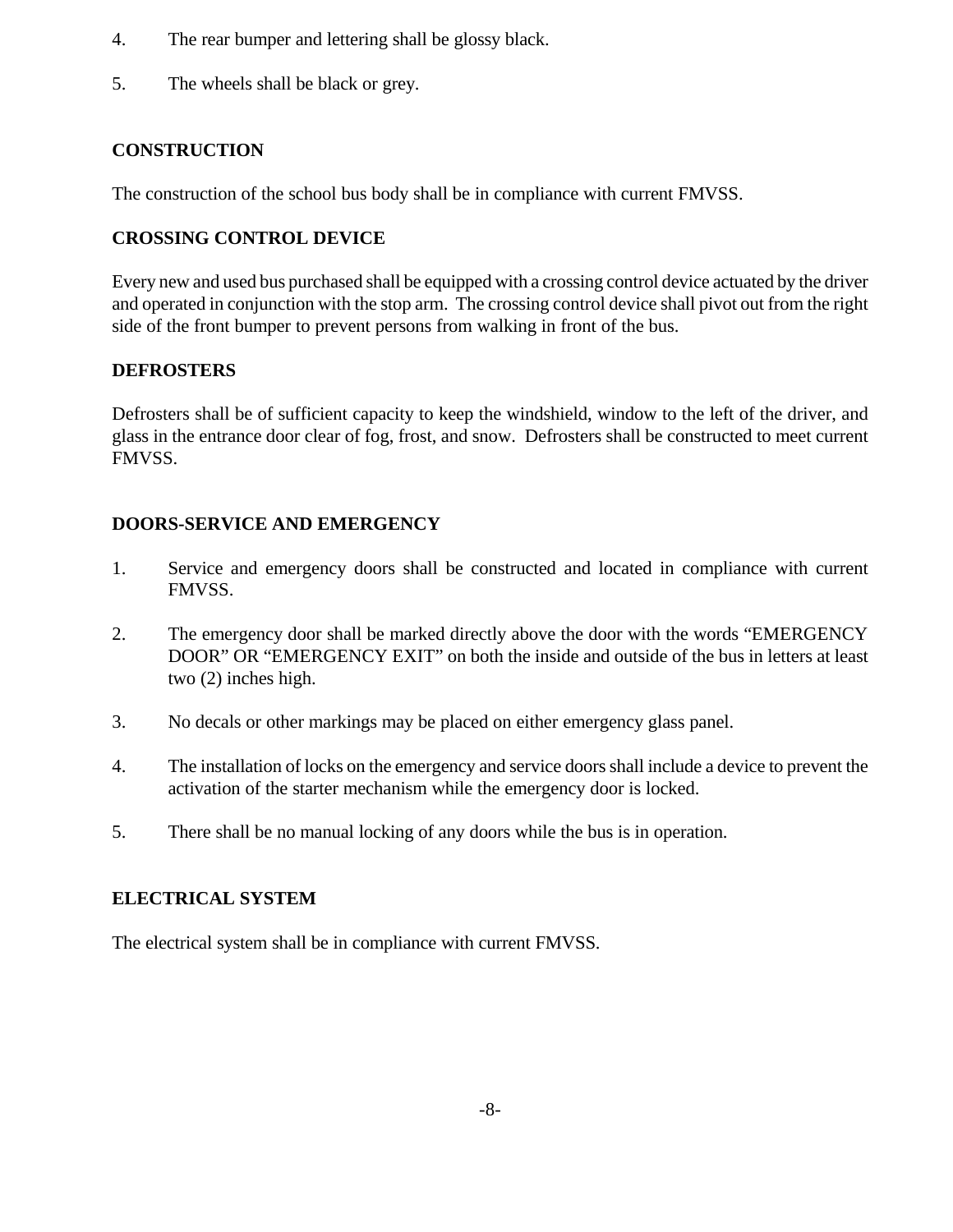#### **FIRE EXTINGUISHER**

Each bus shall be equipped with at least one dry-chemical type fire extinguisher with a gauge of at least five (5) pound capacity, Type A,B,C, mounted in the manufacturer's bracket and located in the driver's compartment in a clearly marked location. The fire extinguisher shall bear the label of Underwriters' Laboratories, Inc. showing a rating of not less than 2A-10B;C.

#### **FIRST AID KIT**

- 1. The bus shall have a removable moisture proof and dust proof first aid kit mounted in an accessible area within the driver's compartment, and shall be marked to indicate its location.
- 2. A minimum unit shall include the following supplies:

| Two $(2)$ single units | Adhesive Tape--1 inch x 2 1/2 yards                                             |
|------------------------|---------------------------------------------------------------------------------|
| Two $(2)$ single units | Sterile Gauze Pads--3 inches x 3 inches (12 per unit)                           |
| One $(1)$ single unit  | Adhesive Bandage--3 inches x 3/4 inches (100 per unit)                          |
| One $(1)$ single unit  | Bandage Compress--2 inch (12 per unit)                                          |
| One $(1)$ single unit  | Bandage Compress--3 inch (12 per unit)                                          |
| Two $(2)$ single units | Sterile Gauze Roller Bandage--2 inches x 6 yards                                |
| Two $(2)$ single units | Non-sterile Triangular Bandage--approximately                                   |
|                        | 40 inches x 36 inches x 54 inches with 2 safety pins                            |
|                        | Three (3) single units Sterile Gauze--36 inches x 36 inches (U.S.P. 2428 count) |
|                        | Three (3) single units Sterile Eye Pad--(1 per unit)                            |
| One $(1)$ pair         | <b>Scissors</b>                                                                 |
|                        |                                                                                 |

#### **FLOOR**

The floor shall meet current FMVSS.

#### **HEATERS**

Heaters shall be constructed and installed in compliance with current FMVSS.

#### **IDENTIFICATION**

- 1. Only lettering and signs approved by state law or regulation shall appear on school buses. Lettering shall be limited to the name of the owner or operator necessary for identification, including the name of the parish/city school system. All lettering shall be in block form.
- 2. The lettering shall be placed as high as possible to provide maximum visibility and conform to "series B" of Standard Alphabets for Highway Signs. (Contact the National Commission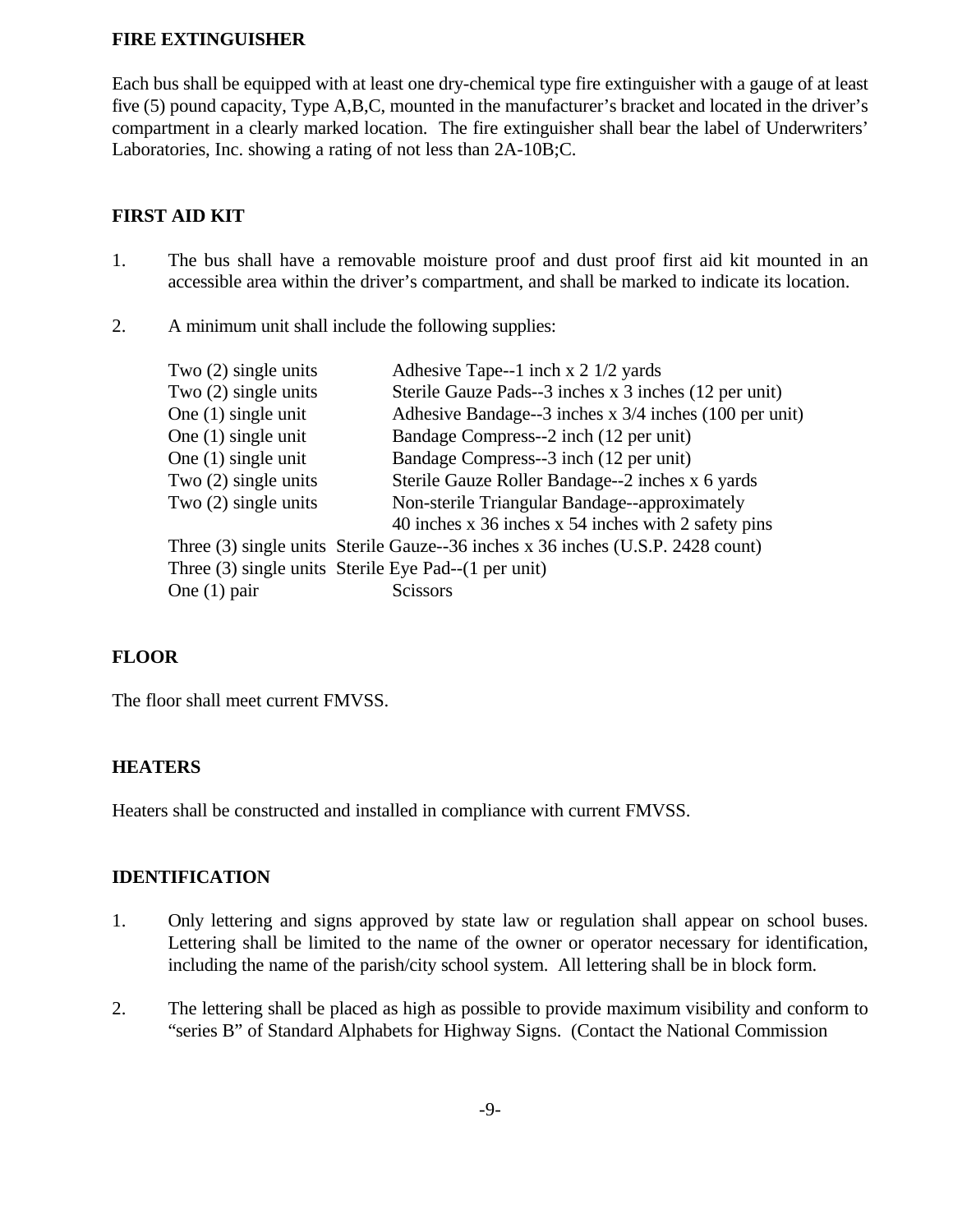on Safety Education; 1201 Sixteenth Street NW, Washington, D.C.,20036 for more information.)

- 3. All letters and numbers used for identification purposes shall be in glossy black enamel or glossy black vinyl decals.
- 4. The body shall bear the words "SCHOOL BUS" in glossy black letters at least eight (8) inches high on both the front and rear of the school bus or on signs attached thereto.
- 5. The bus shall have the name of the owner on the left side of the bus under the driver's side window in glossy black lettering at least two (2) inches in height, but not more than four (4) inches in height. The name should be the owner's legal name and should not contain nicknames, handles, etc.
- 6. The numbers located on the front bumper shall be of contrasting color.
- 7. The numbering system on school buses shall be a minimum of five (5) inches in height and is required in and limited to four locations.
	- a. On the right side of the bus, it is behind the service door below the window line and not to exceed twenty-four (24) inches below this point.
	- b. On the left side, it is directly below the driver's window.
	- c. On the rear, it is beneath the right rear tail light.
	- d. On the front, it is either in the center of the front bumper, the right side of the bumper, or on a panel along the bumper. The numbers on the front bumper shall be of contrasting color to the bumper.
- 8. Only the following signs/decals are approved for use on school buses:
	- a. Decals indicating handicapped riders are on board.
	- b. A decal indicating the school bus stops for all railroad crossings.

#### **INSIDE HEIGHT**

The inside height shall be a nominal seventy-two (72) inches or more, measured metal to metal, at any point on the longitudinal centerline from front vertical bow to rear vertical bow.

#### **LAMPS AND SIGNALS**

- 1. All school buses shall be equipped with lamps and reflectors in accordance with current FMVSS.
- 2. Two reflex reflectors shall be installed on each side of the bus, one at or near the front and one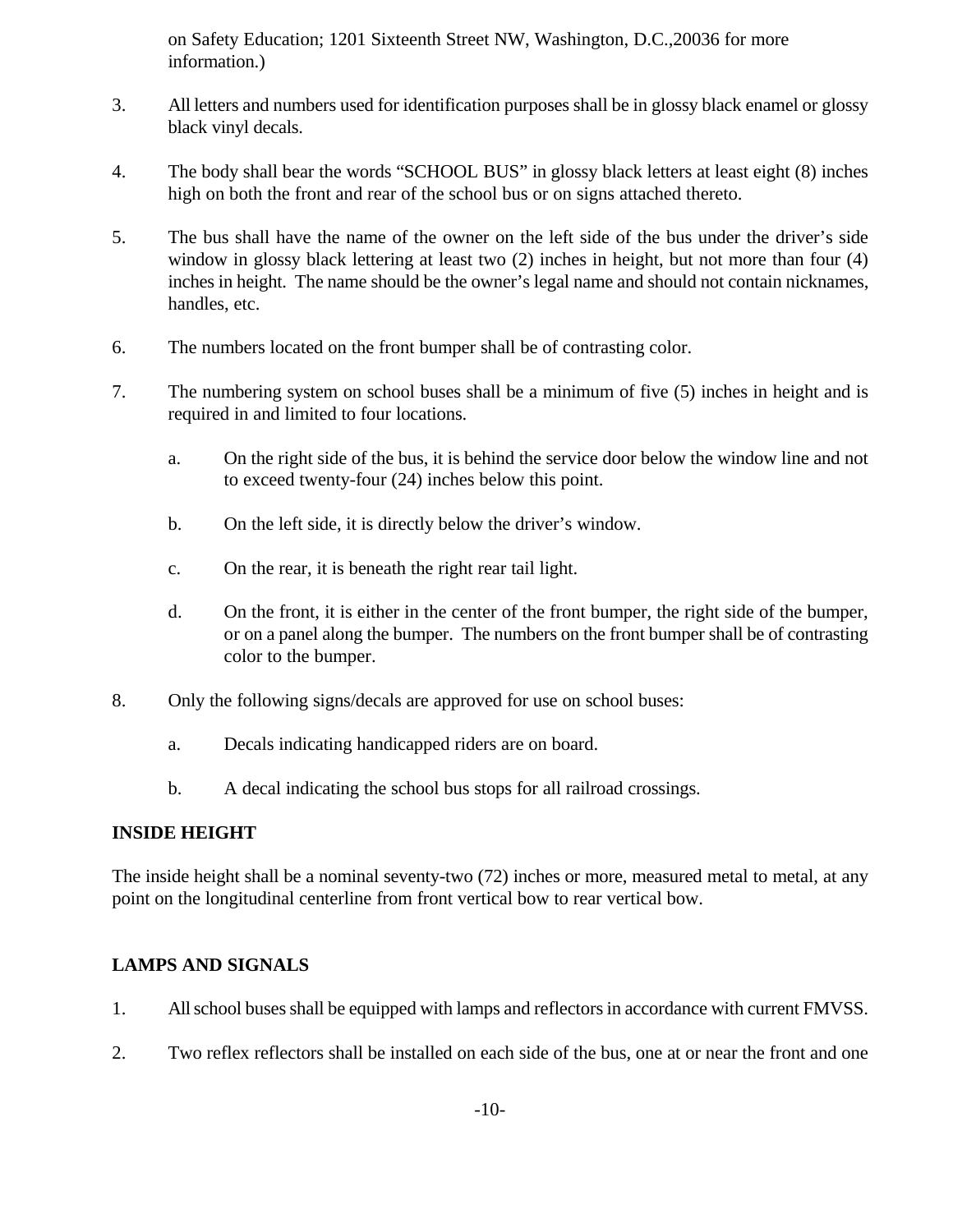at or near the rear.

#### **LENGTH AND WIDTH**

The overall width of the bus shall not exceed eight (8) feet and the overall length shall not exceed forty (40) feet.

#### **METAL TREATMENT**

All metal used in the construction of the bus shall be in compliance with current FMVSS.

#### **MIRRORS**

- 1. All buses shall be equipped with an interior mirror mounted so the driver can view the entire interior of the bus while in a normal seated driving position.
- 2. The interior mirror shall have rounded corners and protected edges.
- 3. All exterior mirrors shall be in compliance with current FMVSS.
- 4. All buses shall be equipped with two (2) exterior mirrors (one on each side) each giving an unobstructed view from the mounting position to the rear of the bus while the driver is in a normal seated driving position. The exterior mirrors shall be easily adjustable and rigidly mounted to reduce vibration.
- 5. Each bus shall have a mirror system which provides a clear, unobstructed view of the area in front of the bus and immediately adjacent to the right and left front wheels and at the entrance door.

#### **MOUNTING**

The body shall be mounted on the chassis in compliance with current FMVSS.

#### **MUD FLAPS**

All buses shall be equipped with mud flaps on the rear of the vehicle or immediately behind the rear wheels.

#### **OVERHEAD STORAGE**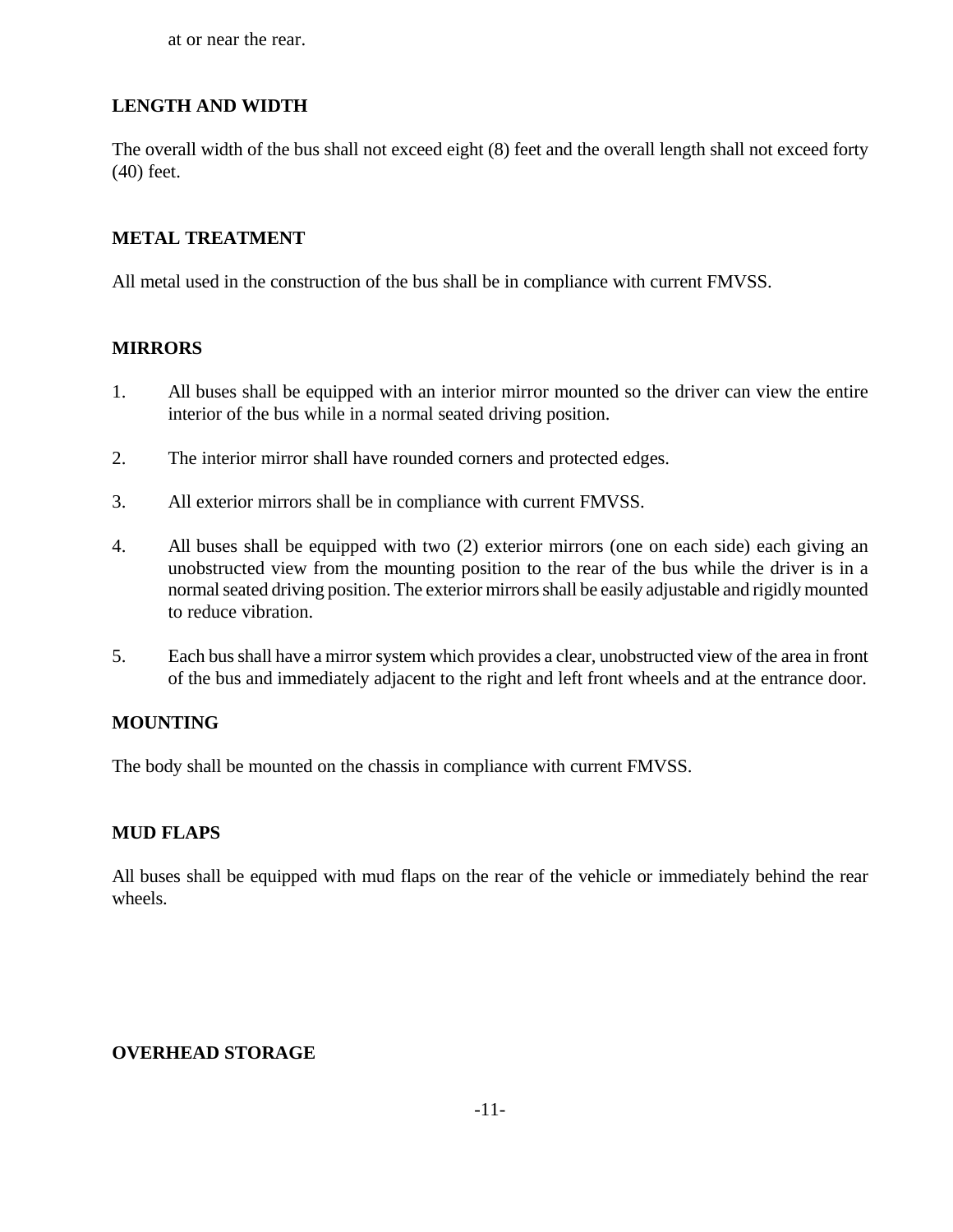Overhead storage compartments or racks are not allowed in the passenger compartment of any bus.

#### **RUB RAILS**

All buses shall be equipped with two rub rails constructed and installed in compliance with current FMVSS.

#### **SEAT BELT FOR DRIVER**

A lap belt/shoulder harness seat belt for the bus driver shall be provided in compliance with current FMVSS.

#### **SEATS**

- 1. All seats and seat covering shall be in compliance with current FMVSS.
- 2. All seats shall be forward facing and securely fastened to the floor.

#### **STEERING WHEEL**

The steering wheel shall be constructed and installed in compliance with current FMVSS and have a minimum clearance of at least two (2) inches between the steering wheel and the cowl instrument panel.

#### **STEPS**

- 1. All steps shall be constructed and installed in compliance with current FMVSS.
- 2. The first step at the service door shall not be less than ten (10) inches and not more than fourteen (14) inches from the ground when measures from the top of the step.
- 3. Steps shall be enclosed to prevent the accumulation of ice and snow.
- 4. At least one device shall be designed to assist passengers during ingress and egress, and be of such design as to eliminate entanglement.

#### **STOP SIGNAL ARMS**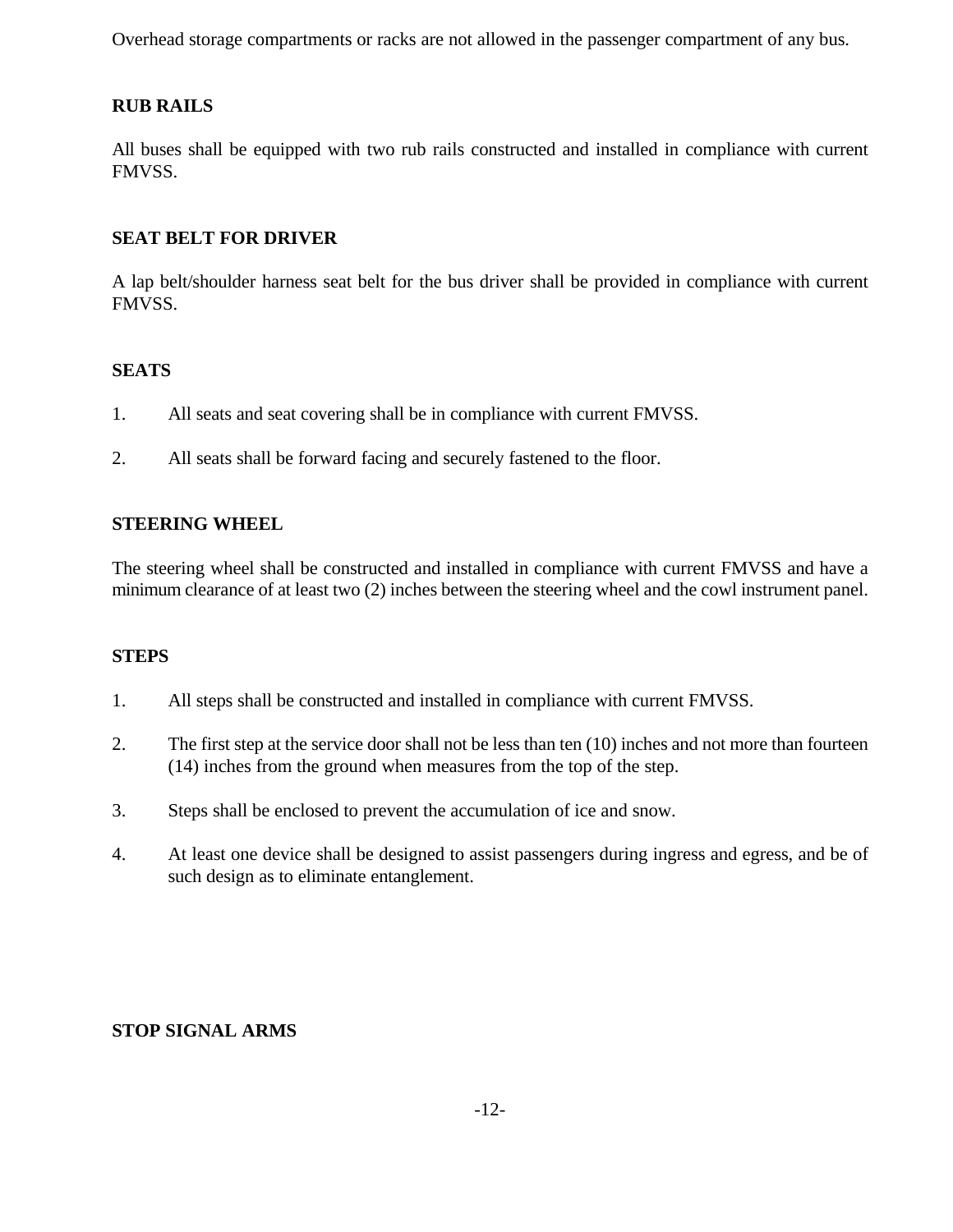All school buses shall be equipped with two semaphore arms, constructed and placed in compliance with current FMVSS.

#### **SUN SHIELD**

The sun shield shall be a minimum of six (6) inches X thirty (30) inches, adjustable, transparent, and mounted on two brackets.

#### **UNDERCOATING**

The entire underside of the bus body, including floor sections, cross members, and below floor line side panels, shall be coated with rust-proofing compound for which the compound manufacturer has issued notarized certification of compliance to the bus body builder that the compound meets or exceeds all performance and qualitative requirements of paragraph 3.4 of Federal Specification TT-C-520B.

#### **VENTILATION**

- 1. The body shall be equipped with a suitable controlled ventilating system of sufficient capacity to maintain proper quantity of air under operating conditions, without having to open windows except in extremely warm weather.
- 2. Static-type non-closeable exhaust ventilation shall be installed in low-pressure area of roof.
- 3. Roof hatches designed to provide ventilation, regardless of the exterior weather conditions, may be provided.

#### **WEIGHT DISTRIBUTION**

Weight distribution of a fully-loaded bus on a level surface shall be such as not to exceed the manufacturer's front gross axle rating and rear gross axle weight rating.

#### **WHEEL HOUSING**

- 1. The wheel housing shall allow for easy tire removal and servicing and be designed to support seat and passenger loads.
- 2. The wheel housing shall be attached to the floor sheets in such a manner as to prevent any dust or water from entering the bus body and have an inside height of ten (10) inches or less.

#### **WINDOWS**

1. Each full side window, other than emergency exits designated to comply with FMVSS 217, shall provide an unobstructed emergency opening of at least nine (9) inches, but not more than thirteen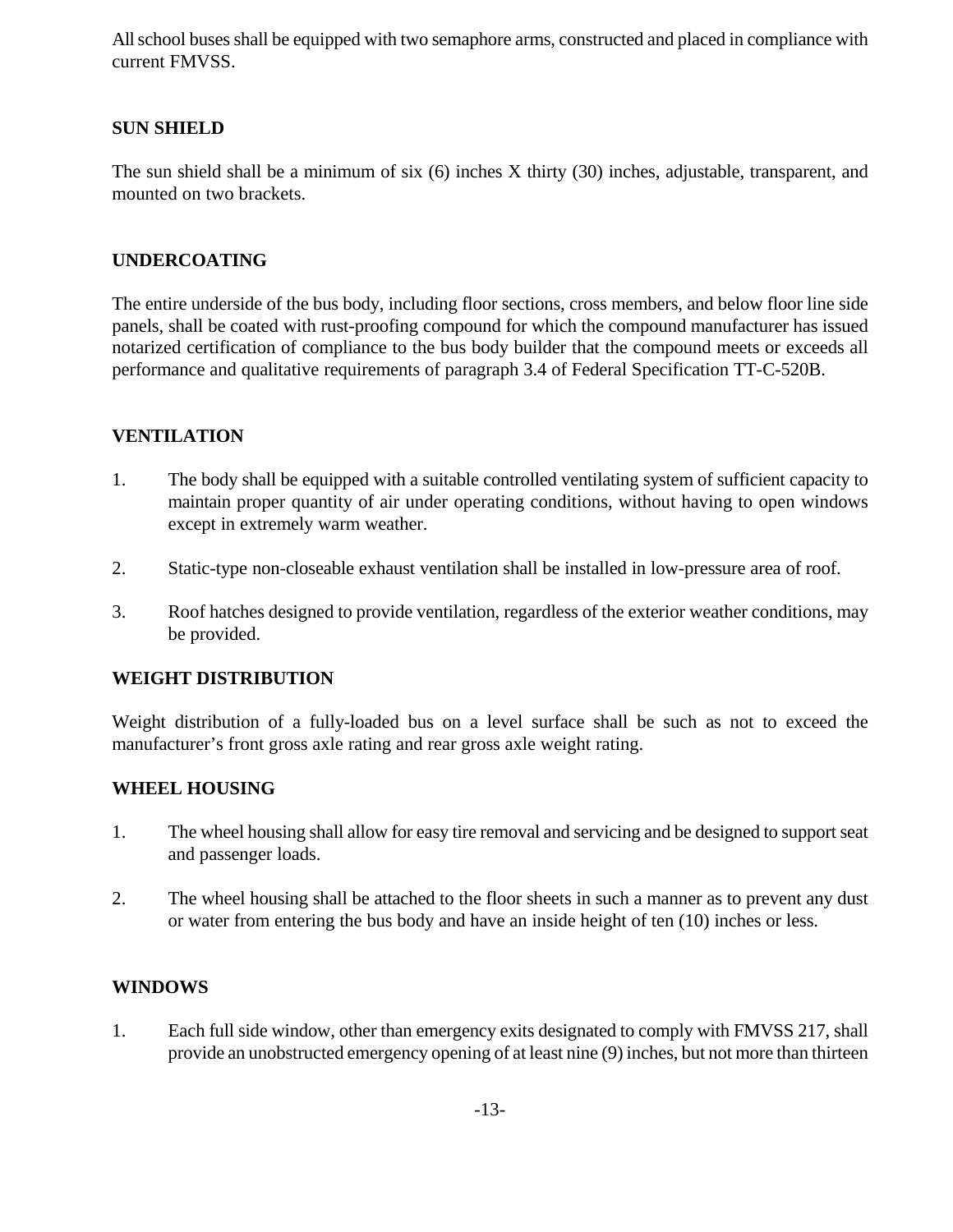(13) inches high and twenty-two (22) inches wide, obtained by lowering the window. One side window on each side of the bus may be less than twenty-two (22) inches wide.

2. Optional tinted and/or frost-free glazing may be installed in all doors, windows, and windshields consistent with federal, state, and local regulations.

#### **WINDSHIELD**

The windshield shall be constructed and installed in compliance with current FMVSS.

#### **WINDSHIELD WASHERS**

A windshield washer system shall be installed in compliance with current FMVSS.

#### **WINDSHIELD WIPERS**

- 1. All windshield wiper systems shall comply with current FMVSS.
- 2. A windshield wiping system, two speed or variable speed with an intermittent feature, shall be provided.
- 3. The wipers shall be operated by one or more air or electric motors of sufficient power to operate the wipers. If one motor is used, the wipers shall work in tandem.

#### **WIRING**

All wiring shall comply with current FMVSS.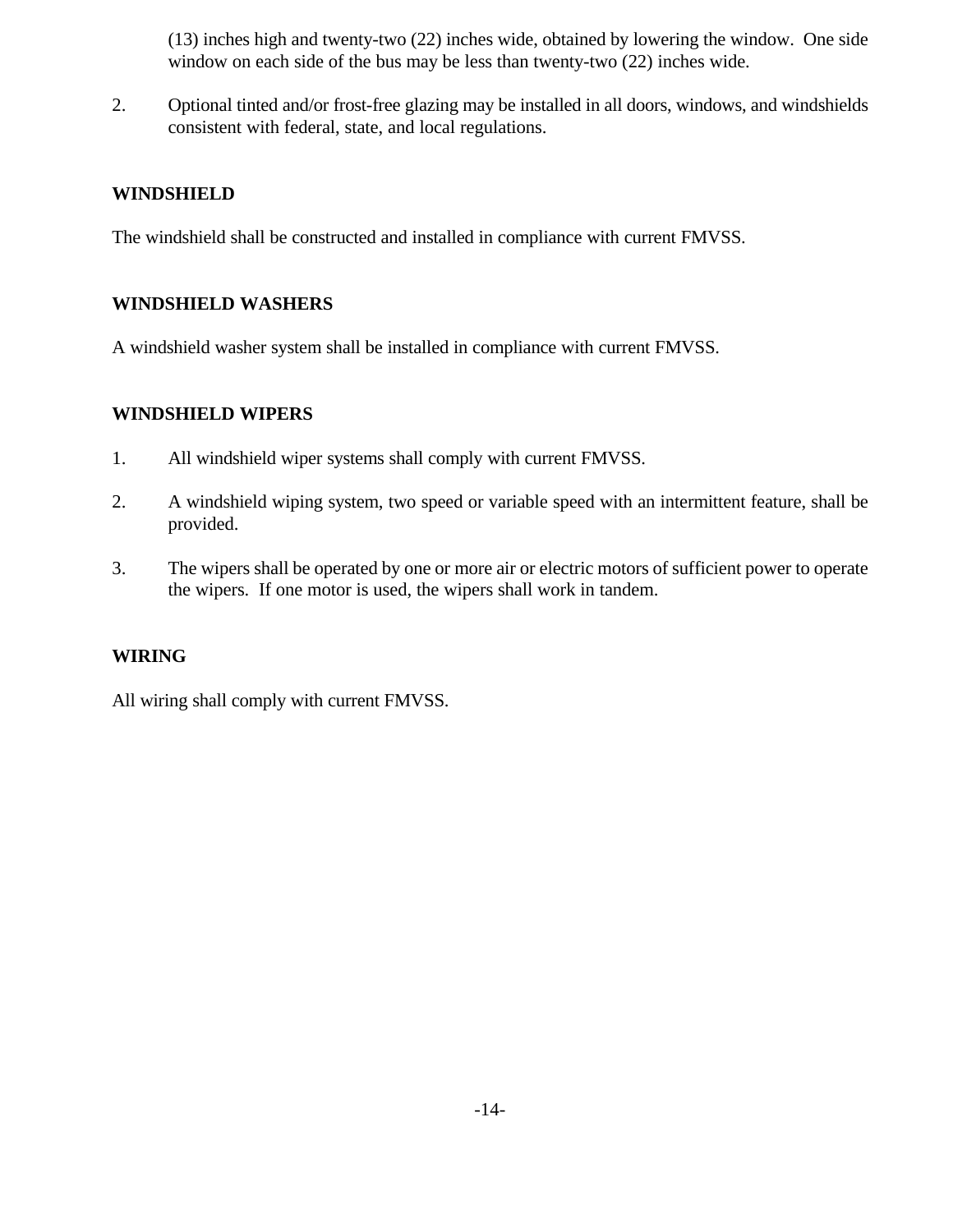## BUS CHASSIS STANDARDS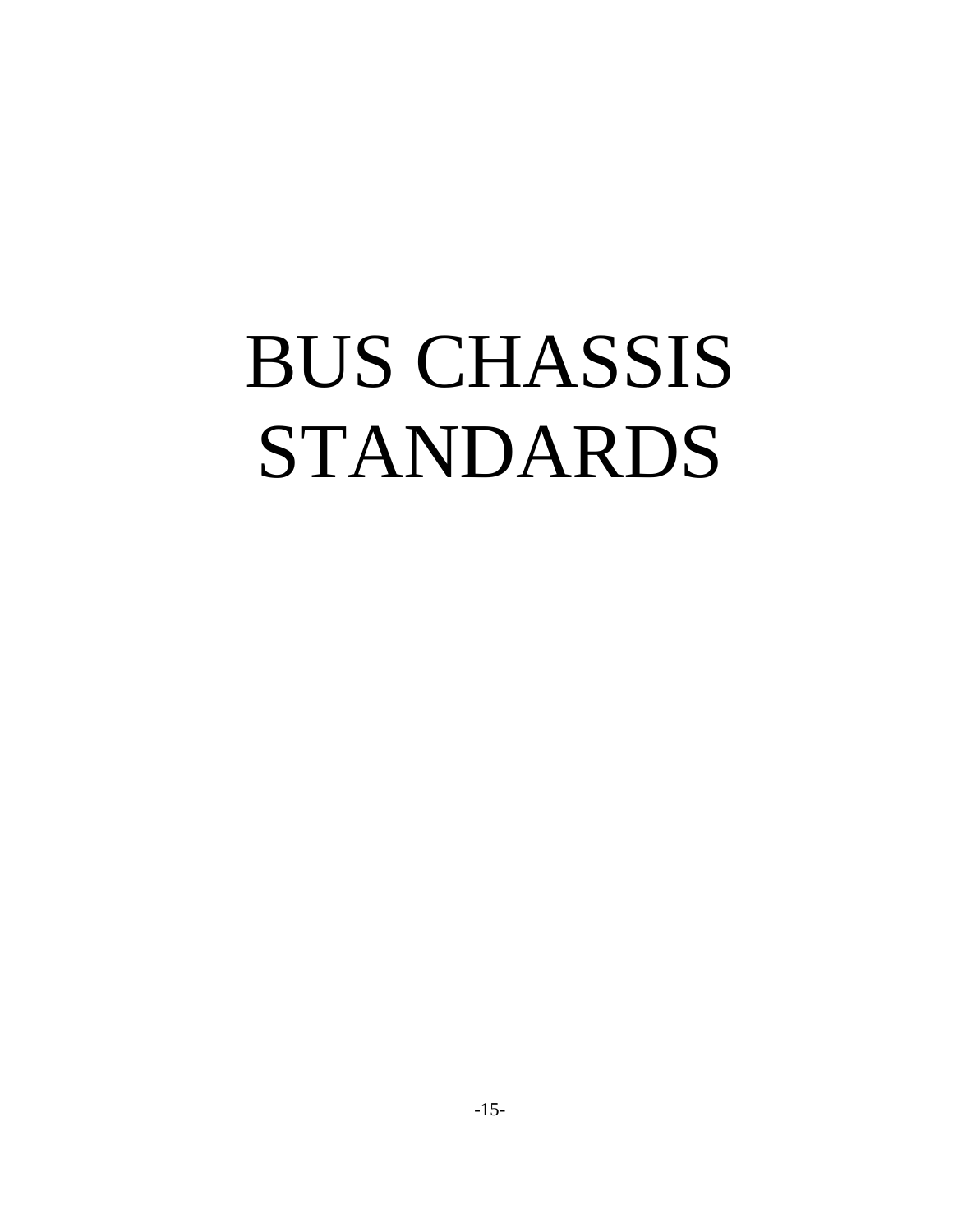## **BUS CHASSIS STANDARDS**

All chassis specifications shall apply to Type A, B, C, and D school buses unless exceptions are noted in exceptions to minimum standards.

#### **AIR CLEANER**

The air cleaner installation shall be in compliance with the current FMVSS.

#### **AXLES**

The front and rear axle shall have a capacity which is in compliance with the current FMVSS.

#### **BATTERY**

The storage battery, as established by the manufacturer's rating, shall be of sufficient capacity to care for starting, lighting, signal devices, heating, other electrical devices and have a minimum of 475 cold cranking amperes.

#### **BRAKES**

All school buses shall be equipped with brakes in compliance with the current FMVSS, **"Hydraulic Brake System"** or **"Air Brake System"**, as appropriate. All repairs and/or adjustments shall meet current FMVSS.

#### **CLUTCH**

Clutch torque capacity shall be equal to or greater than the engine torque output, and shall have a starter interlock device installed to prevent actuation of the starter if the clutch is not depressed. All repairs and/or adjustments shall be in compliance with the current FMVSS.

#### **COLOR**

Chassis, including wheels and front bumper, shall be black. Body cowl, hood, and fenders shall be national school bus yellow. The flat surface of the hood may be non-reflective black or national school bus yellow.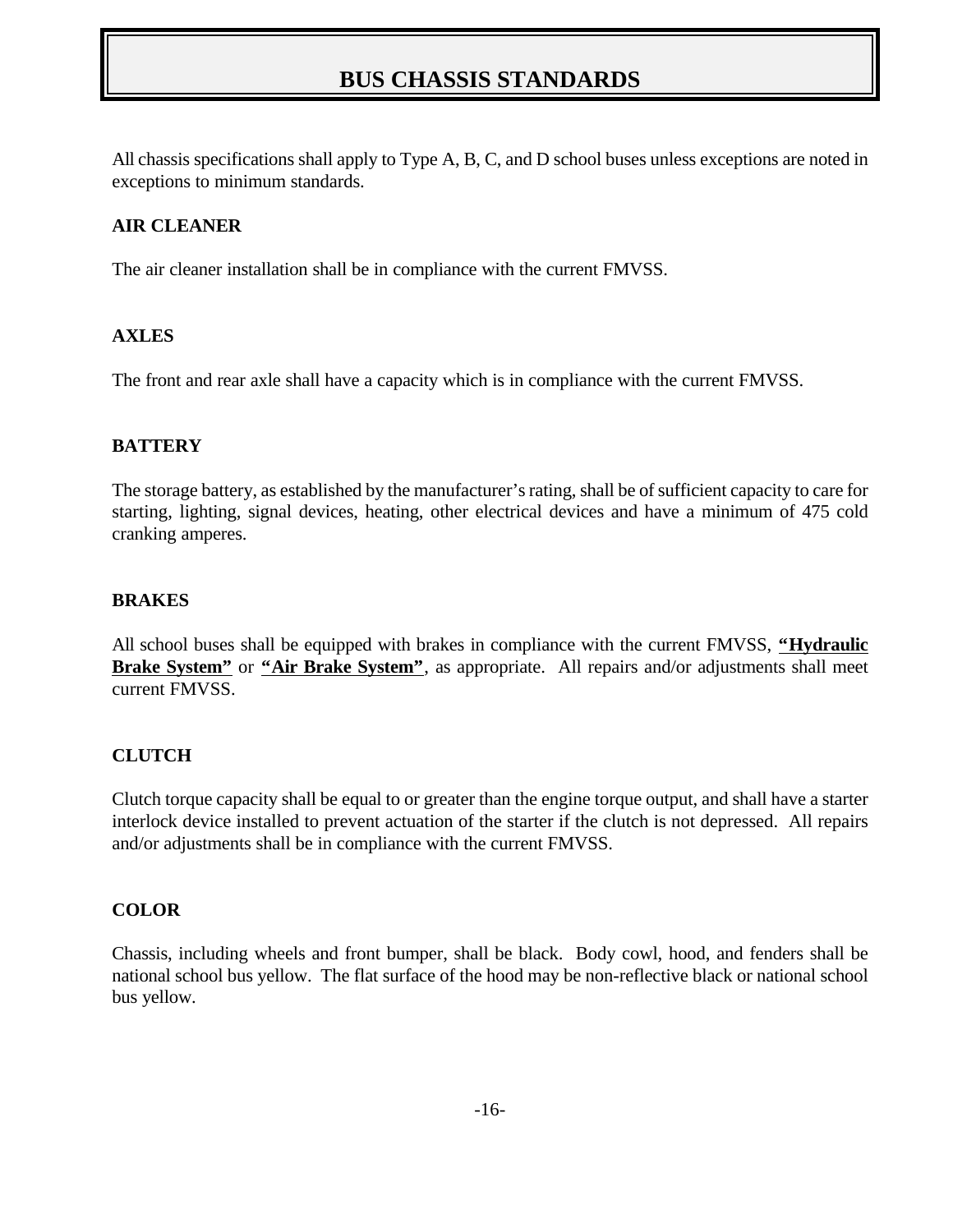#### **DRIVE SHAFT**

The drive shaft shall be protected by a metal guard or guards to prevent it from whipping through the floor or dropping to the ground.

#### **EXHAUST SYSTEM**

- 1. The exhaust system shall be properly insulated from the fuel tank and fuel tank connections by a securely attached metal shield at any point where it is twelve (12) inches or less from the fuel tank.
- 2. The exhaust pipe, muffler, and tailpipe shall be outside the bus body and secured to the chassis.
- 3. The tailpipe shall be constructed of seamless or electrically welded tubing of at least 16-gauge steel or equivalent.
- 4. The tailpipe shall be located in such a manner as to deflect exhaust past the extreme rear corner of the bus.
- 5. The tailpipe shall NOT be located within twenty-two (22) inches of the center of the rear bumper and shall extend past the rear bumper at a length not to exceed two (2) inches.
- 6. Any repairs or modifications to the exhaust system shall be in compliance with this bulletin and current FMVSS.
- 7. The muffler shall be constructed of corrosion-resistant material.

#### **FENDERS**

Fenders shall be constructed in compliance with current FMVSS.

#### **FRAME**

The frame shall be constructed in compliance with current FMVSS.

#### **FUEL TANK**

The fuel tank and fuel system shall be in compliance with current FMVSS and hold a minimum of thirty (30) gallons.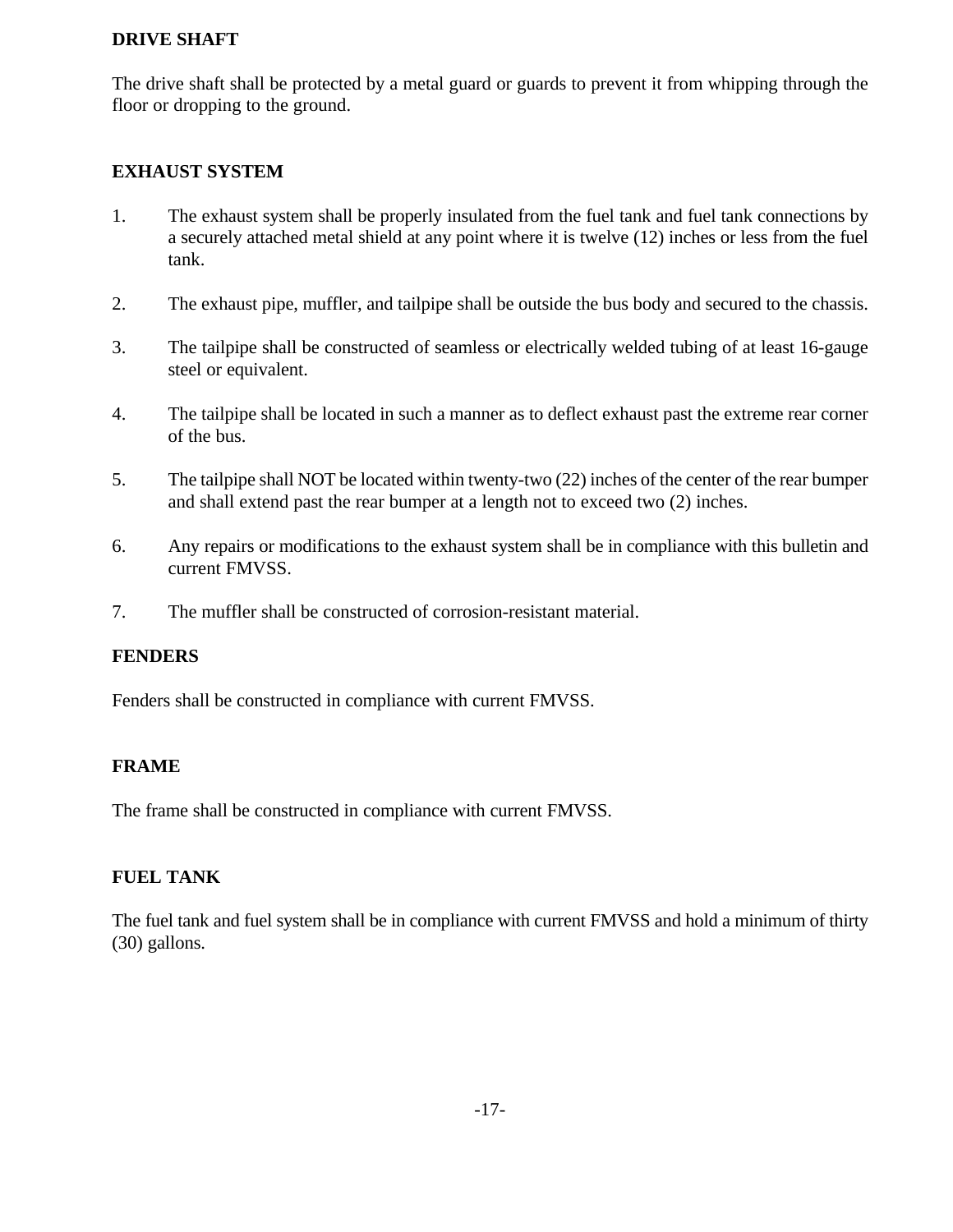#### **GENERATOR OR ALTERNATOR**

- 1. All Type A and Type B buses, up to 15,000 pounds gross vehicle weight rating, shall have a minimum 60-amp alternator.
- 2. All buses equipped with an electrically powered lift shall be equipped with a minimum 100-amp alternator.
- 3. All wiring and mounting shall be in compliance with current FMVSS.

#### **GOVERNOR**

An engine speed governor is permissible. When it is desired to limit road speed, a road speed governor should be installed.

#### **HORN**

Each bus shall be equipped with two (2) horns of standard make with each horn capable of producing a complex sound in bands of audio frequencies between 250 and 2,000 cycles per second.

#### **INSTRUMENTS AND INSTRUMENT PANEL**

- 1. The chassis shall be equipped with the following instruments and gauges (lights in lieu of gauges are not acceptable):
	- a. Speedometer
	- b. Odometer
	- c. Voltmeter with graduated scale
	- d. Oil pressure gauge
	- e. Water temperature gauge
	- f. Fuel gauge
	- g. High beam indicator
	- h. Air pressure or vacuum gauge in compliance with current FMVSS.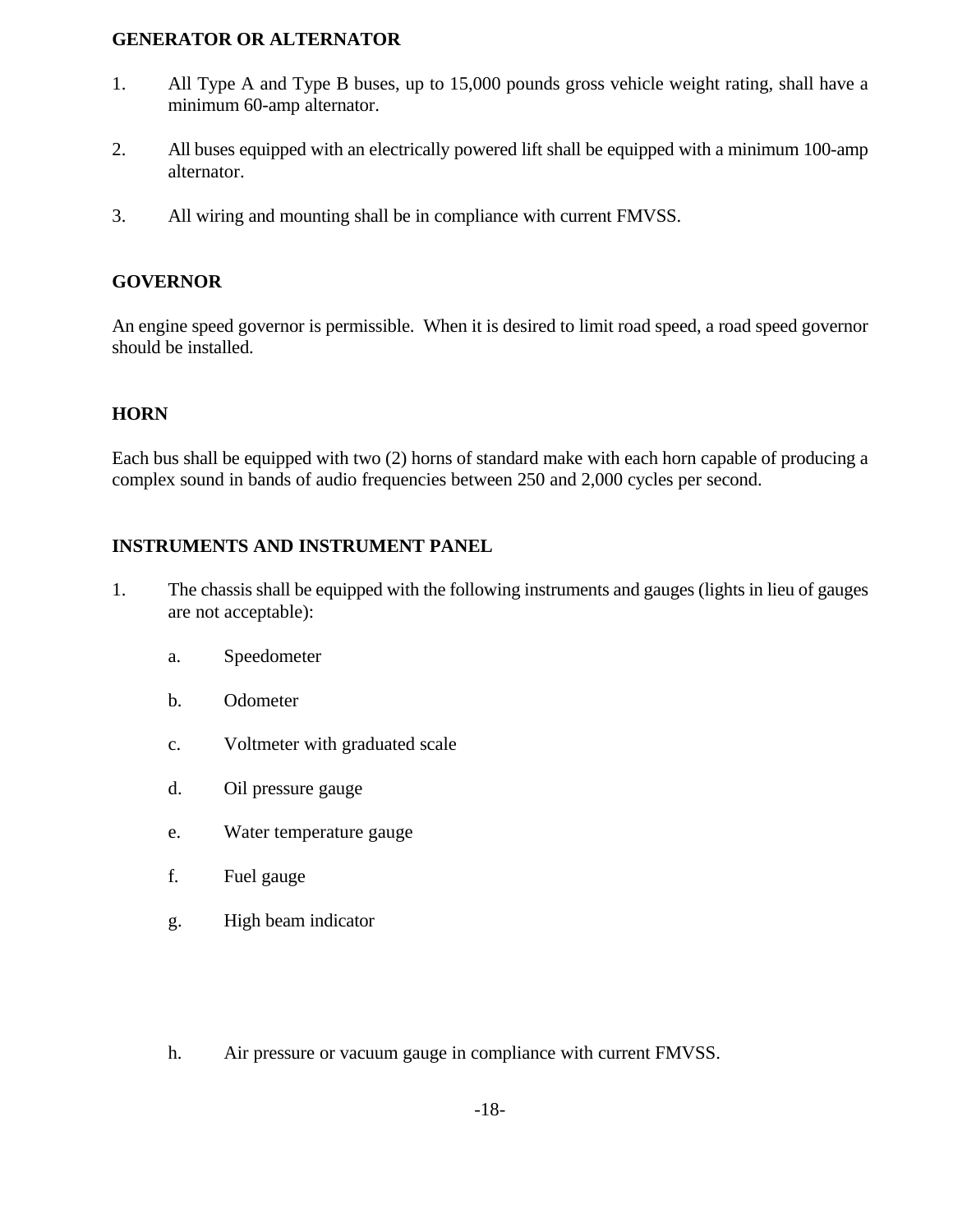- 2. All instruments shall be easily accessible for maintenance and repair, and mounted in an instrument panel so as to be clearly visible to the driver in a normal seated position.
- 3. The instrument panel shall have lamps of sufficient candlepower to illuminate all instruments and gauges.

#### **OIL FILTER**

An oil filter with a replaceable element shall be provided and connected by flexible oil lines if not built in or an engine mount design. The oil filter shall have a minimum of at least one (1) quart capacity.

#### **OPENINGS**

All openings in the floorboard or firewall between the chassis and the passenger compartment shall be sealed.

#### **PASSENGER LOAD**

It shall be unlawful for anyone responsible for the transportation of school children on school buses, including drivers or operators of buses, transportation supervisors, school superintendents, and members of parish and city school boards to permit a number of children exceeding the number of seats available on a bus to be transported at one time on such bus. [Louisiana Statute R.S.32:293 (C)]

#### **SHOCK ABSORBERS**

The bus shall be equipped with double action shock absorbers compatible with the manufacturer's rated axle capacity.

#### **SPRINGS**

The capacity of springs or suspension assemblies shall be commensurate with the chassis manufacturer's gross vehicle weight rating.

#### **STEERING GEAR**

The steering gear and assembly shall be in compliance with current FMVSS. Power steering is required.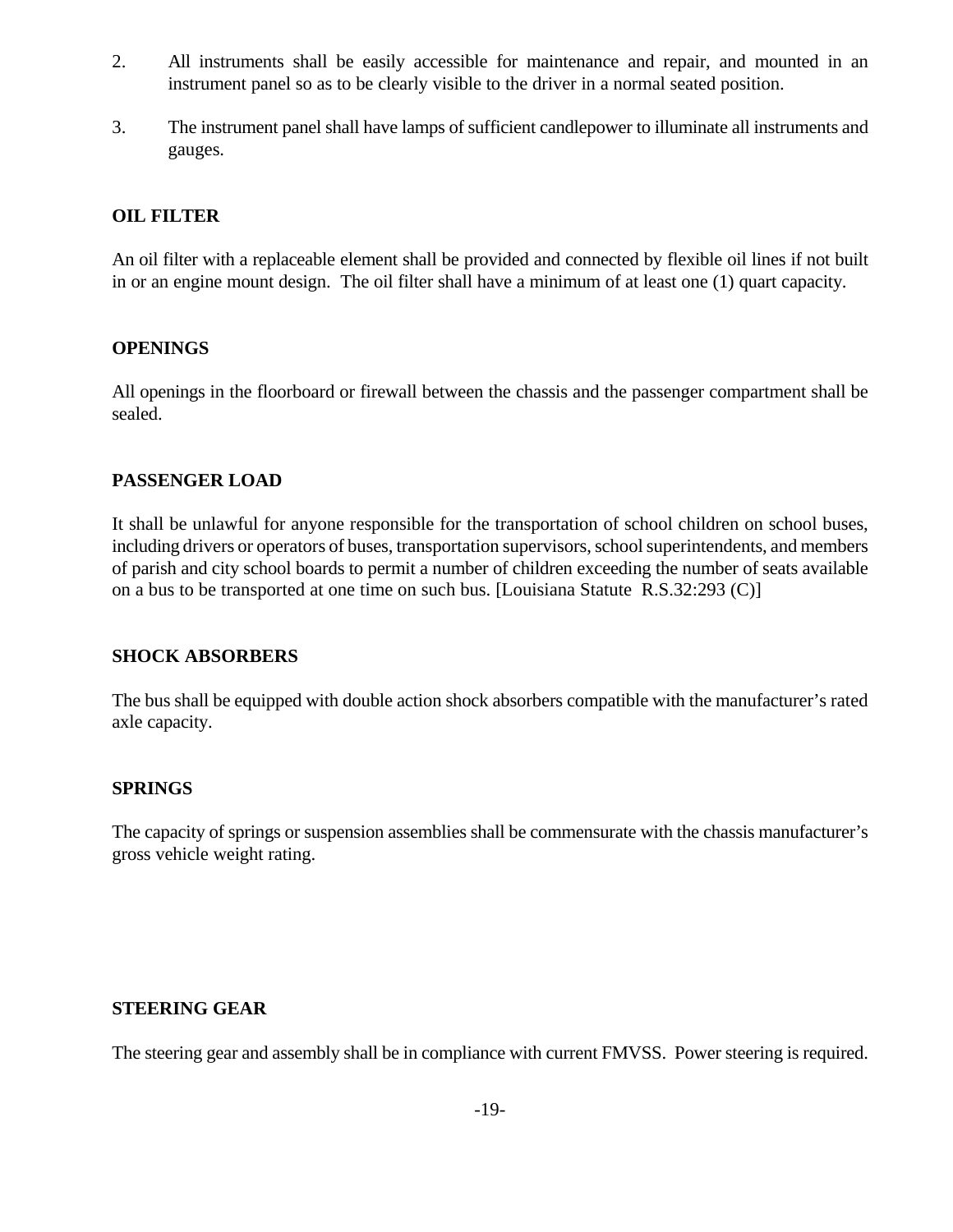#### **TIRES AND RIMS**

- 1. Tires and rims of proper size, and tires with load rating commensurate with the chassis manufacturer's gross vehicle weight rating, shall be provided.
- 2. All tires and rims on a given vehicle shall be of the same size and rating.
- 3. A spare tire, if carried, shall be properly mounted outside the passenger compartment.
- 4. Recapped tires, if used, shall be used only on the rear wheels.

#### **TRANSMISSION**

- 1. Automatic transmissions shall have no fewer than three forward speeds and one reverse speed. The shift selector shall provide an indent between each gear position when the gear selector and shift selector are not steering column mounted.
- 2. In manual transmissions, second gear and higher shall be synchronized.

#### **UNDERCOATING**

The undersides of the steel or metallic-constructed front fenders shall be undercoated with a rust proofing compound that meets or exceeds the requirement of paragraph 3.4 of Federal Specification TT-C-520B.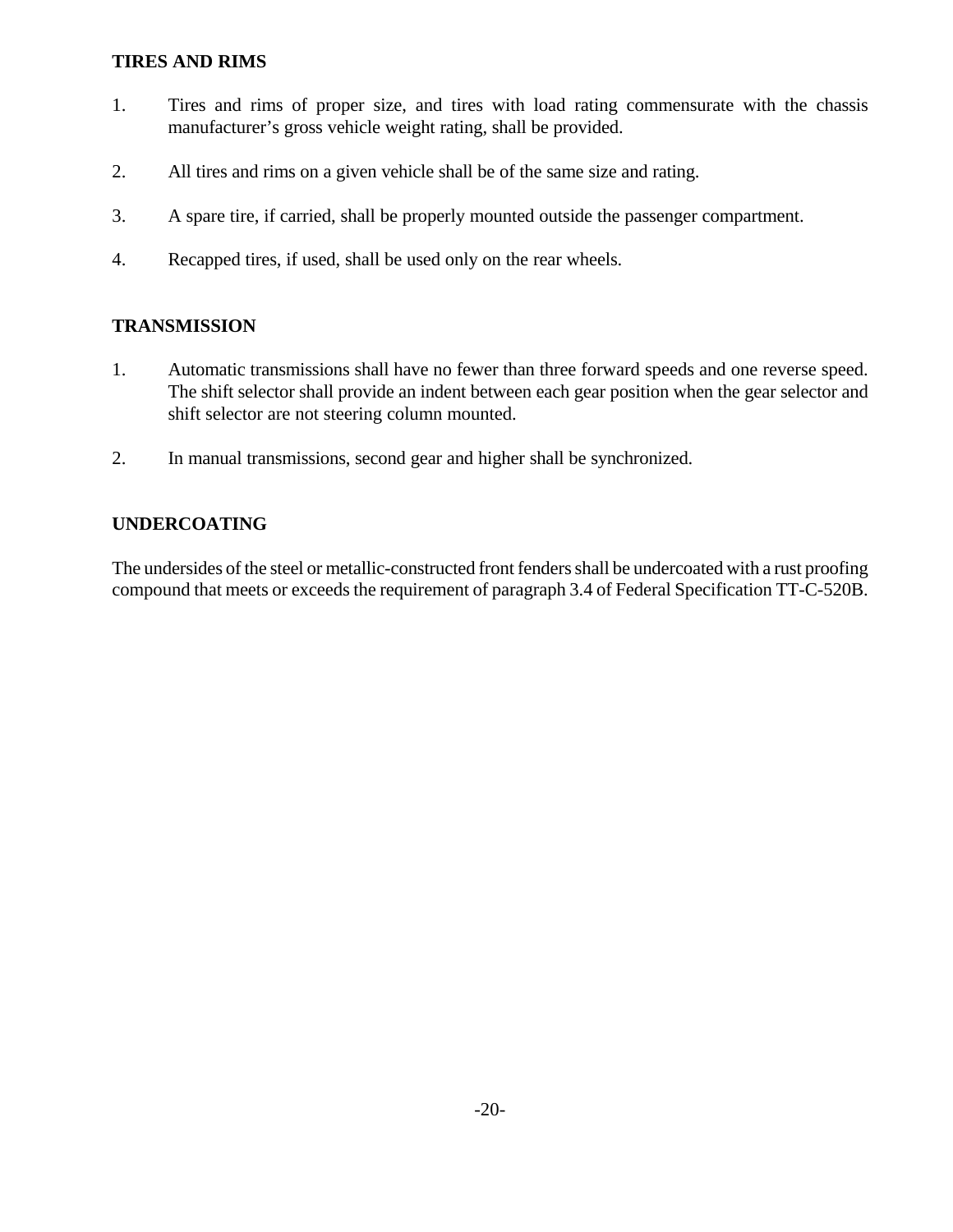# EXCEPTIONS TO MINIMUM STANDARDS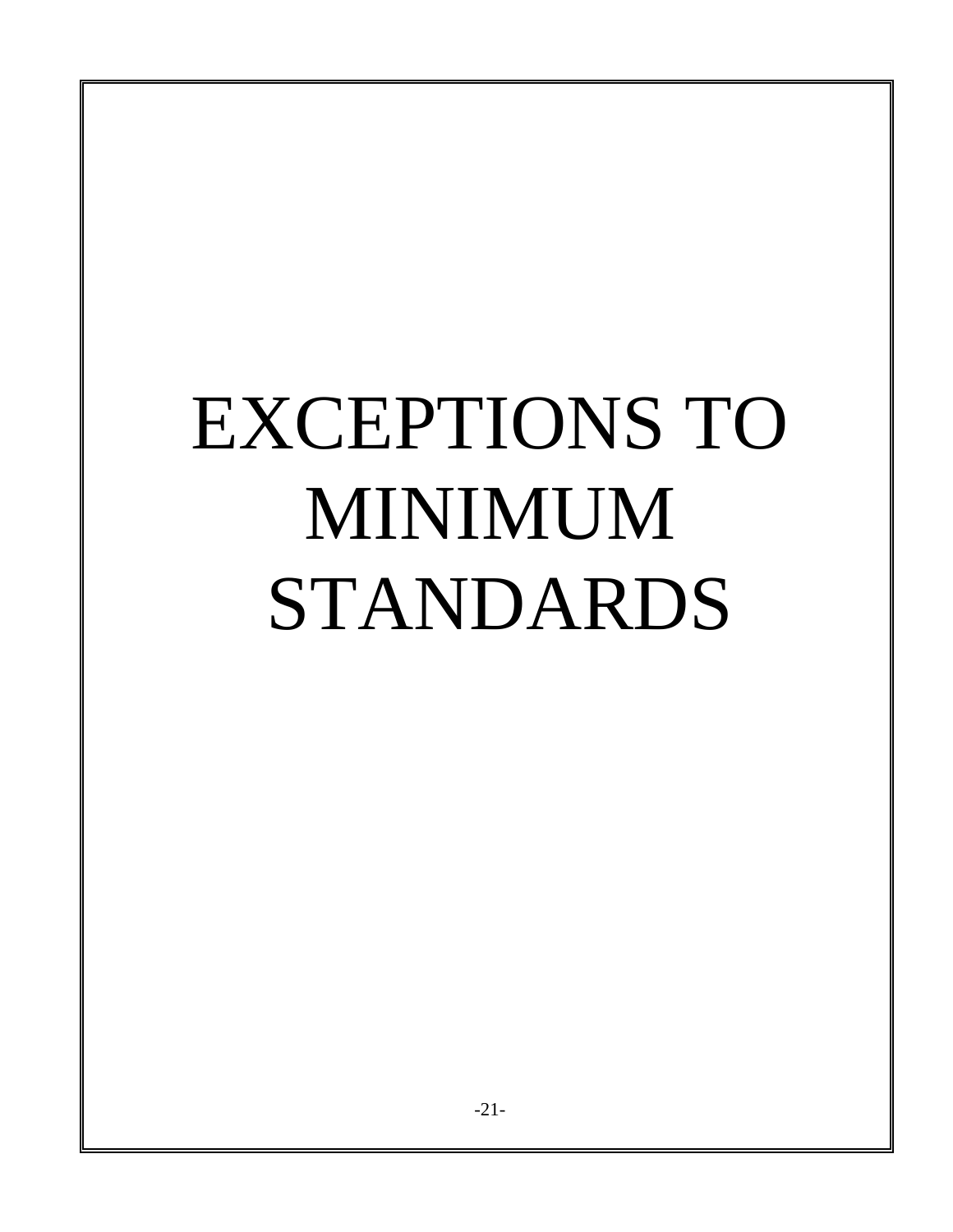### **EXCEPTIONS TO MINIMUM STANDARDS**

#### **TYPE "A" BUSES**

- 1. The vehicle must meet all Federal Motor Safety Standards and Specifications.
- 2. All minimum standards applying to Type C and Type D buses shall apply to Type A buses with the following exceptions:

The vehicle shall:

- a. have a minimum headroom of sixty-three (63) inches.
- b. be equipped with one flashing stop arm.
- c. have a minimum gross vehicle weight of 8,200 pounds.
- d. be equipped with a 100 ampere alternator or an 80 ampere alternator and two batteries, if it is equipped with a lift.
- e. have a minimum aisle width of twenty-six (26) inches from front to back, if the vehicle is equipped with a lift.
- f. have the rear bumper at manufacturer's standards equipment on van conversions or a minimum of eight (8) inches when body is constructed on a van type truck.
- g. have a heater at manufacturer's standards.
- h. have a grab handle not less than ten (10) inches in length and attached to the barrier.
- 3. Fender level marker lights are not required.
- 4. A barrier conforming to federal standards shall be installed on the right side immediately behind the entrance door.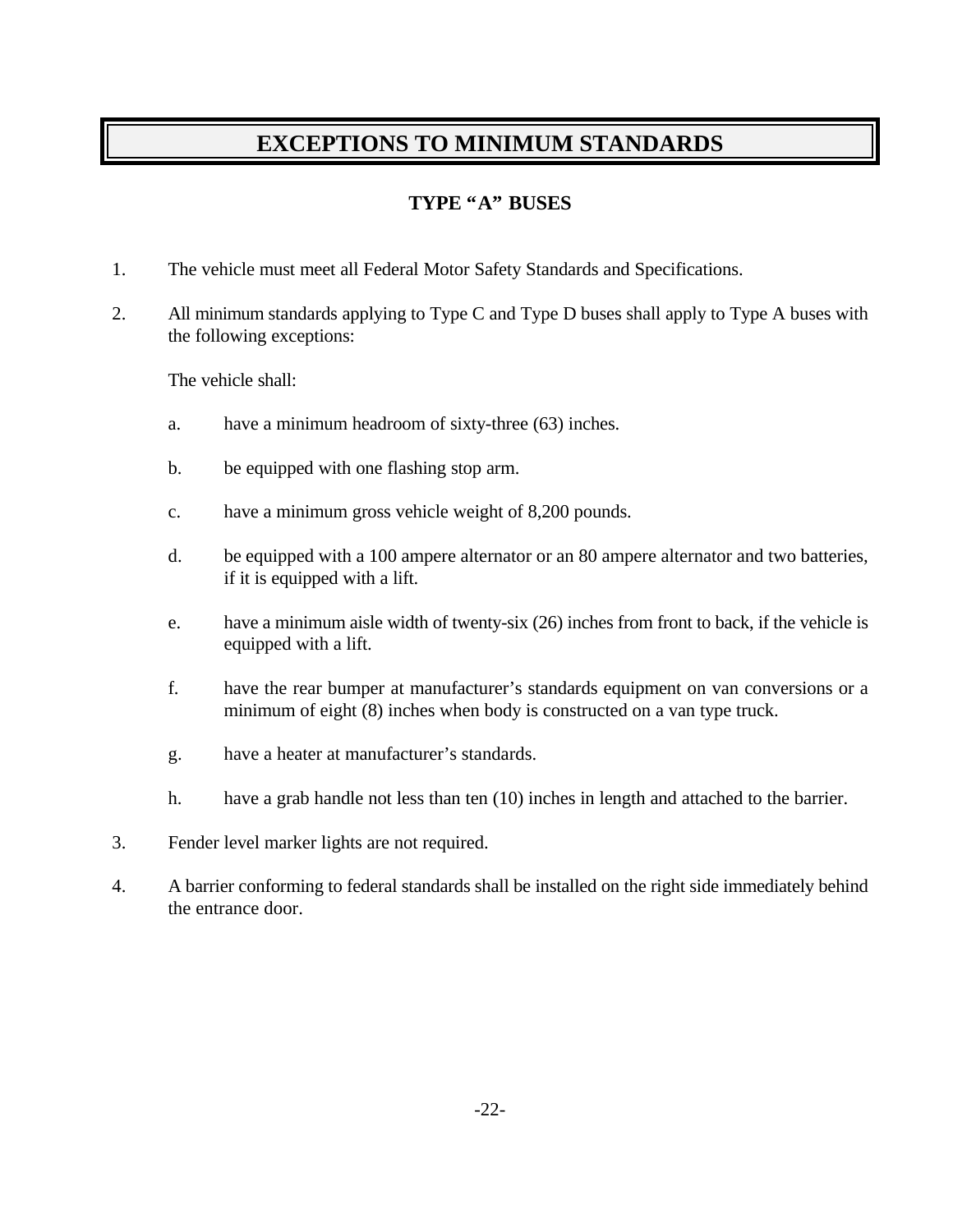### **EXCEPTIONS TO MINIMUM STANDARDS**

#### **TYPE "B" BUSES**

- 1. The vehicle must meet all current FMVSS and Specifications.
- 2. All minimum standards applying to Type C and Type D buses shall apply to all Type B buses with the following exceptions:

The vehicle shall:

- a. be equipped with a 100 ampere alternator or an 80 ampere alternator, or one (1) group 8D battery if equipped with a lift.
- b. have a minimum aisle width of thirty (30) inches from front to back if the vehicle is equipped with a lift.
- 3. The gross vehicle weight of the vehicle shall be more than 10,000 pounds.
- 4. A door may be located to the left of the driver on a GP chassis.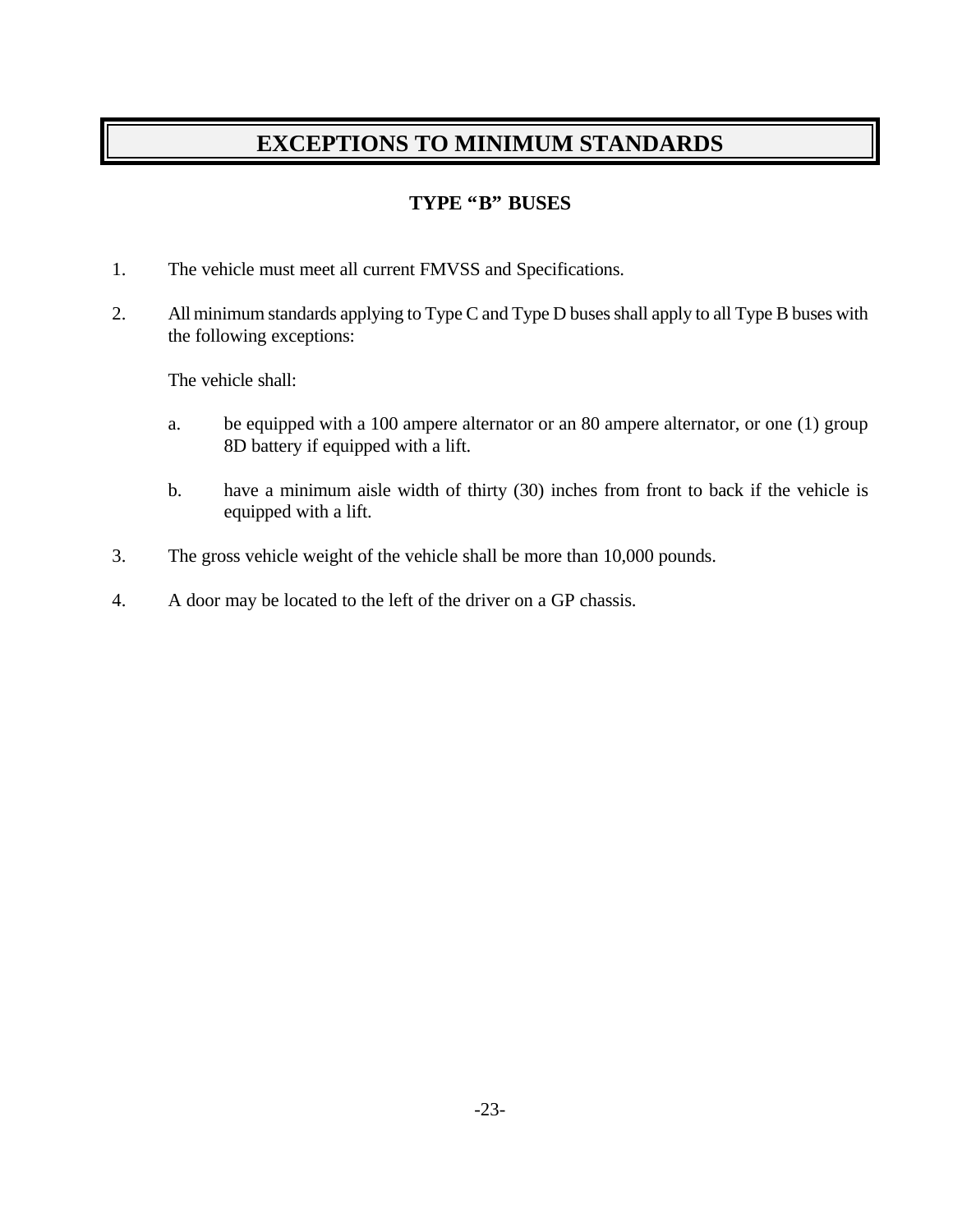# STANDARDS FOR SPECIALLY EQUIPPED SCHOOL BUSES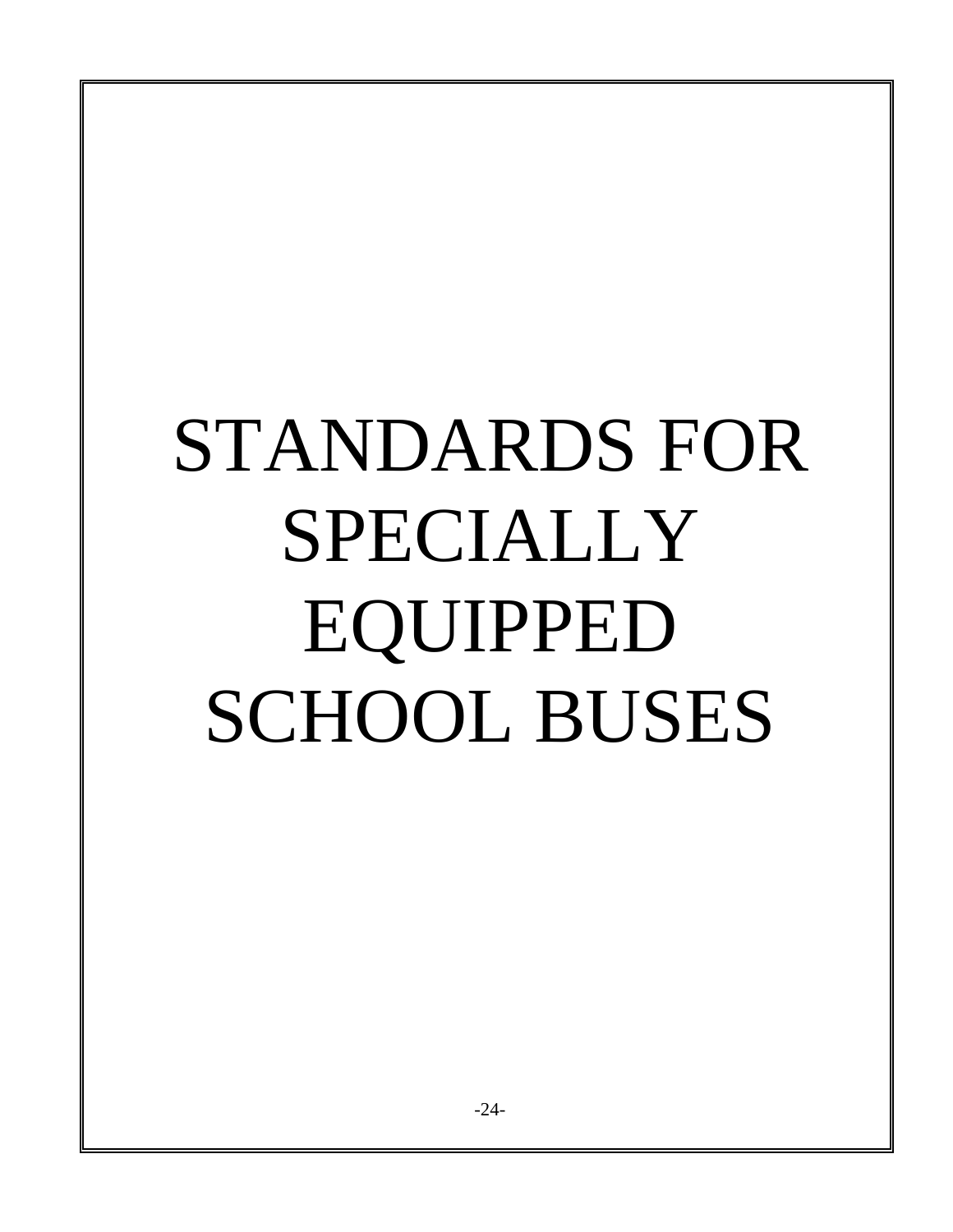## **VEHICLES DESIGNED TO TRANSPORT STUDENTS WITH DISABILITIES**

#### **GENERAL REQUIREMENTS**

Vehicles designed to transport students with disabilities shall comply generally with all minimum standards for school buses.

Specifications for additional equipment or modifications necessary for special needs transportation:

- 1. Wheelchair lift doors shall be located on the right side of the bus and far enough to the rear to prevent the door, when opened, from obstructing the service door.
- 2. The wheelchair lift door shall open outwards, and a positive fastening device shall be installed to hold the door in an open position.
- 3. The wheelchair lift door shall be constructed of materials as the other school bus doors and equivalent in strength.
- 4. The door panel(s) shall extend below the full length of the skirt when an elevator type lift is used.
- 5. A two panel door is optional. If used, the panels shall be of approximately equal width, equipped with hinges and hinged to the side of the bus. Both panels shall open outward.
- 6. A two panel door shall be equipped with at least a one-point fastening device on the rear panel to the floor or header and at least two-point devices to the floor and header on the forward door panel.
- 7. The door shall be equipped with a device that will actuate an audible or visible signal located in the driver's compartment when the doors are not secured.
- 8. Each door shall contain a fixed or moveable window aligned with the lower line of the other windows of the bus, and, as nearly as practicable, the same size as the other bus windows.
- 9. The forward panel shall be equipped with an overlapping flange to close the space where the panels meet.
- 10. A weather seal shall be provided to close all door edges.
- 11. Door posts and headers shall be reinforced sufficiently to provide support and strength to the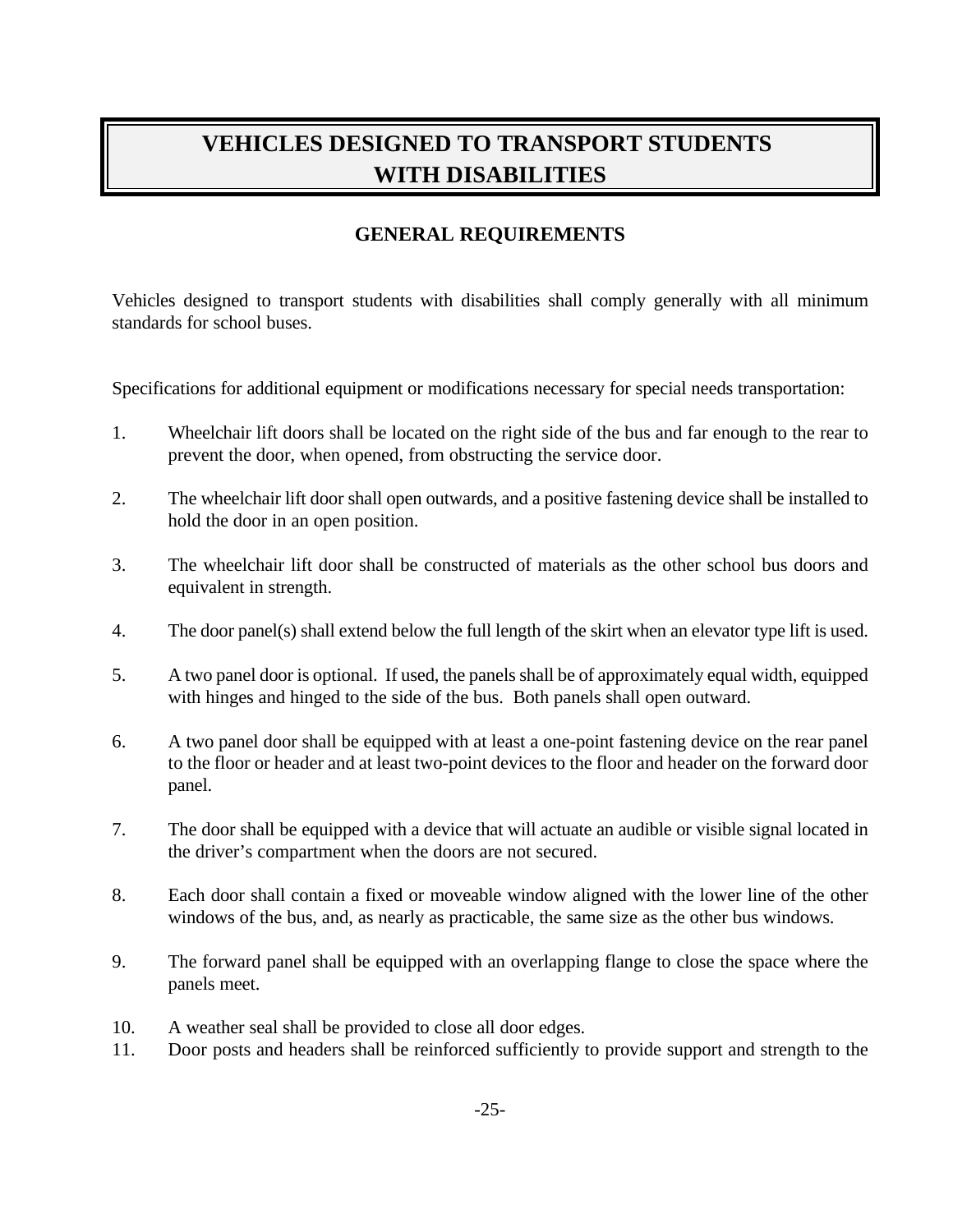areas of the side of the bus not used for service doors.

#### **POWER LIFT**

1. The power lift shall have a minimum capacity of 750 pounds.

2. The power lift platform shall be a minimum of twenty-eight (28) inches wide and forty (40) inches long, including guard panels and rails.

3. The platform shall be covered with non-skid material.

4. A self-adjusting or equivalent ramp of sufficient width to minimize the incline to the lift platform shall be attached to the lift platform.

5. Controls shall be provided that enable the operator to activate the lift mechanism from either inside or outside of the bus.

6. A device shall be installed on the lift to prevent its operation until the door or doors are opened.

- 7. The power lift shall extend only from the side of the vehicle.
- 8. If a wheelchair lift is installed just rear of the service door, a stanchion and guard panel shall be installed between the lift and the service door.

9. A circuit breaker shall be installed between the power source and the lift motor.

#### **RAMPS**

1. Ramps are not permissible for use on Type "C" and "D" buses, except for emergency purposes.

2. Ramps shall be sufficient to hold 750 pounds of sustained weight.

3. Each ramp shall be equipped with protective flange on each longitudinal side to keep the wheelchair on the ramp.

4. The ramp shall be covered with nonskid material (i.e. webbed steel or rubberized material).

5. The ramp shall be equipped with a handle or handles and of such a weight as to permit one person to put the ramp in place and return it to the storage place.

#### **AISLES**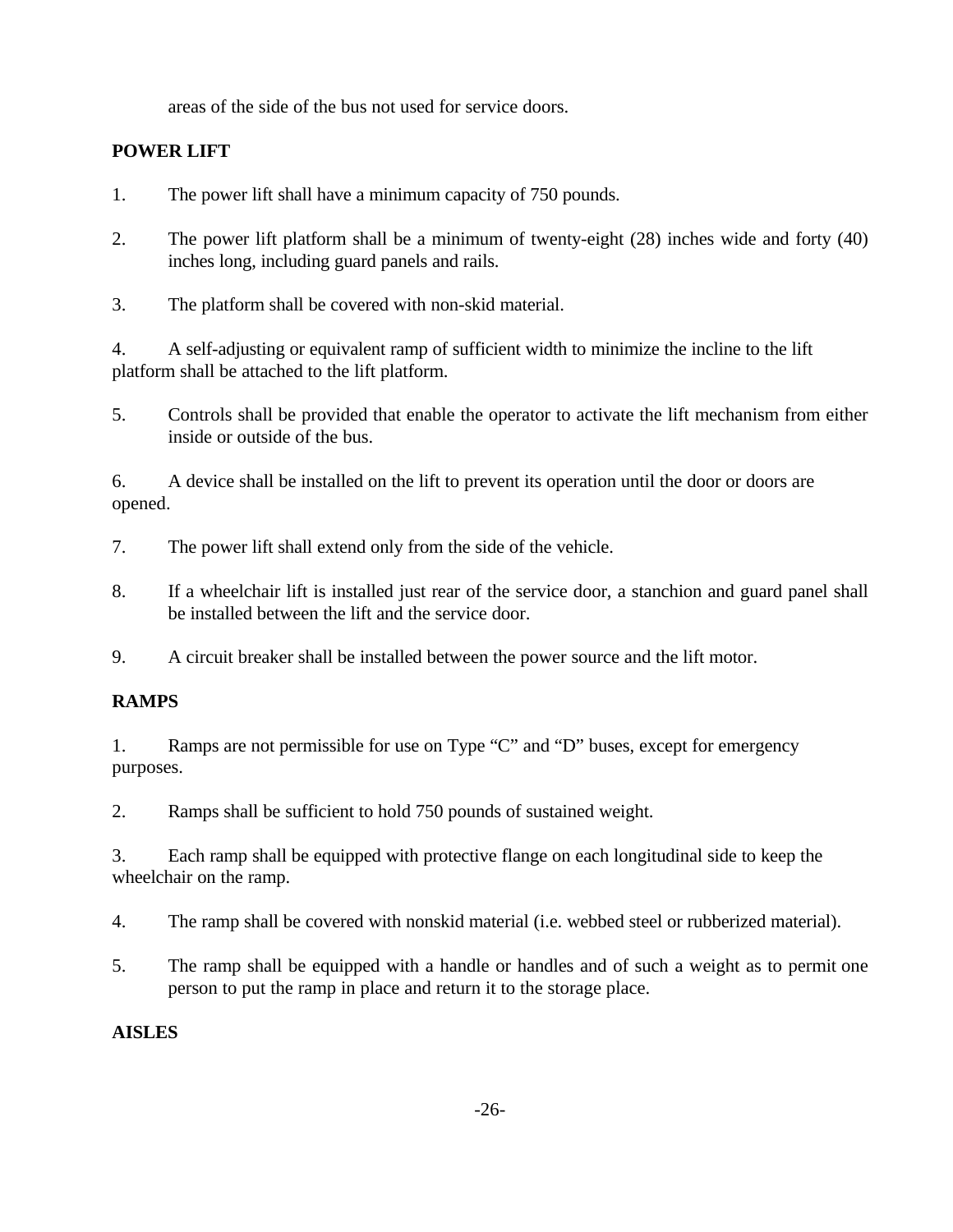- 1. All aisles leading to the emergency door(s) from the wheelchair area shall be of sufficient width (minimum thirty (30) inches) to permit passage of a maximum sized wheelchair.
- 2. Thirty-nine (39) inch seats are permitted forward of the wheelchair area.

#### **OTHER EQUIPMENT**

Securing devices necessary to hold portable student support equipment such as oxygen bottles, ventilators, crutches, etc. shall be installed.

#### **WHEELCHAIR FASTENING DEVICES**

Position fastening devices shall be provided and meet current FMVSS.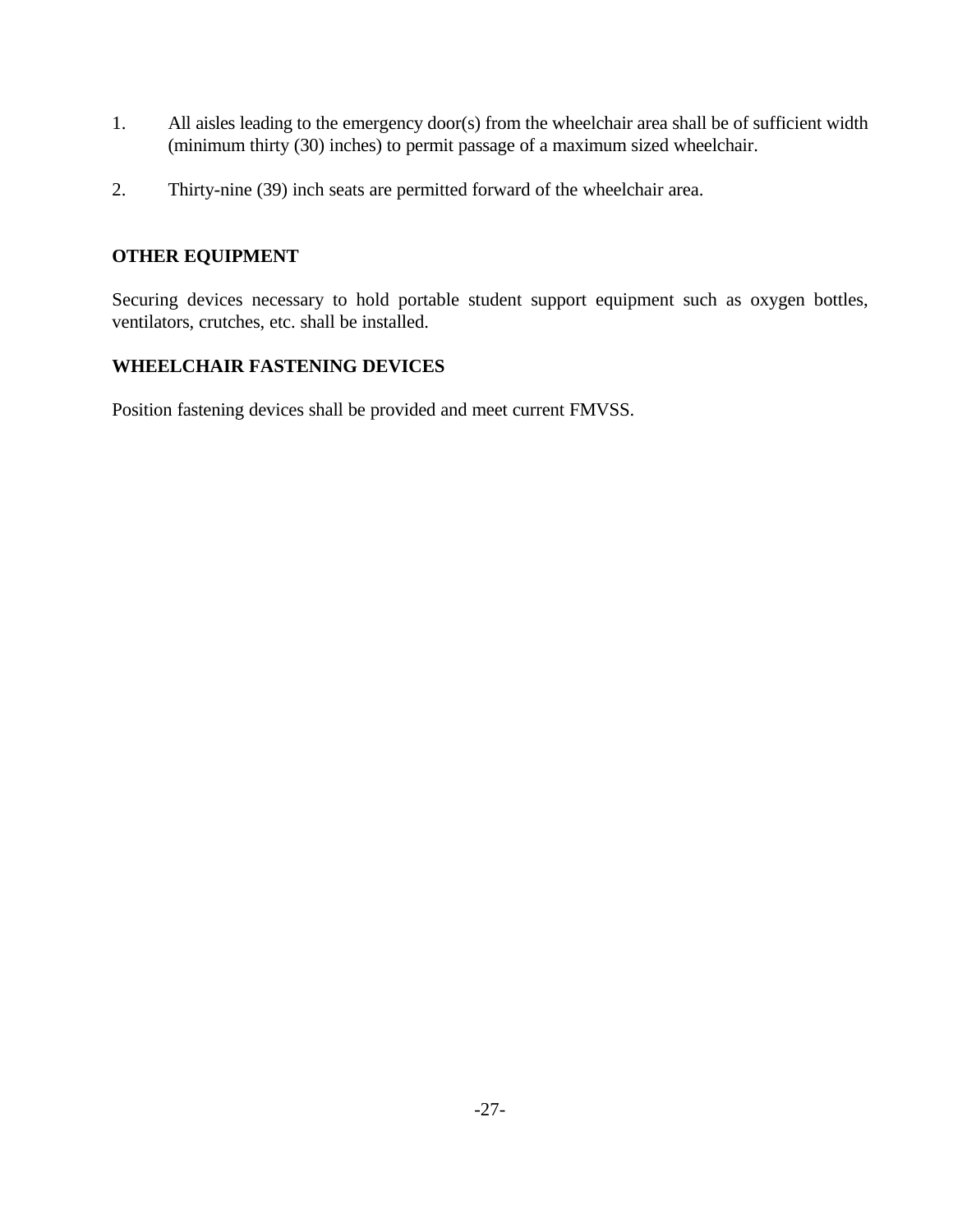## OPTIONAL EQUIPMENT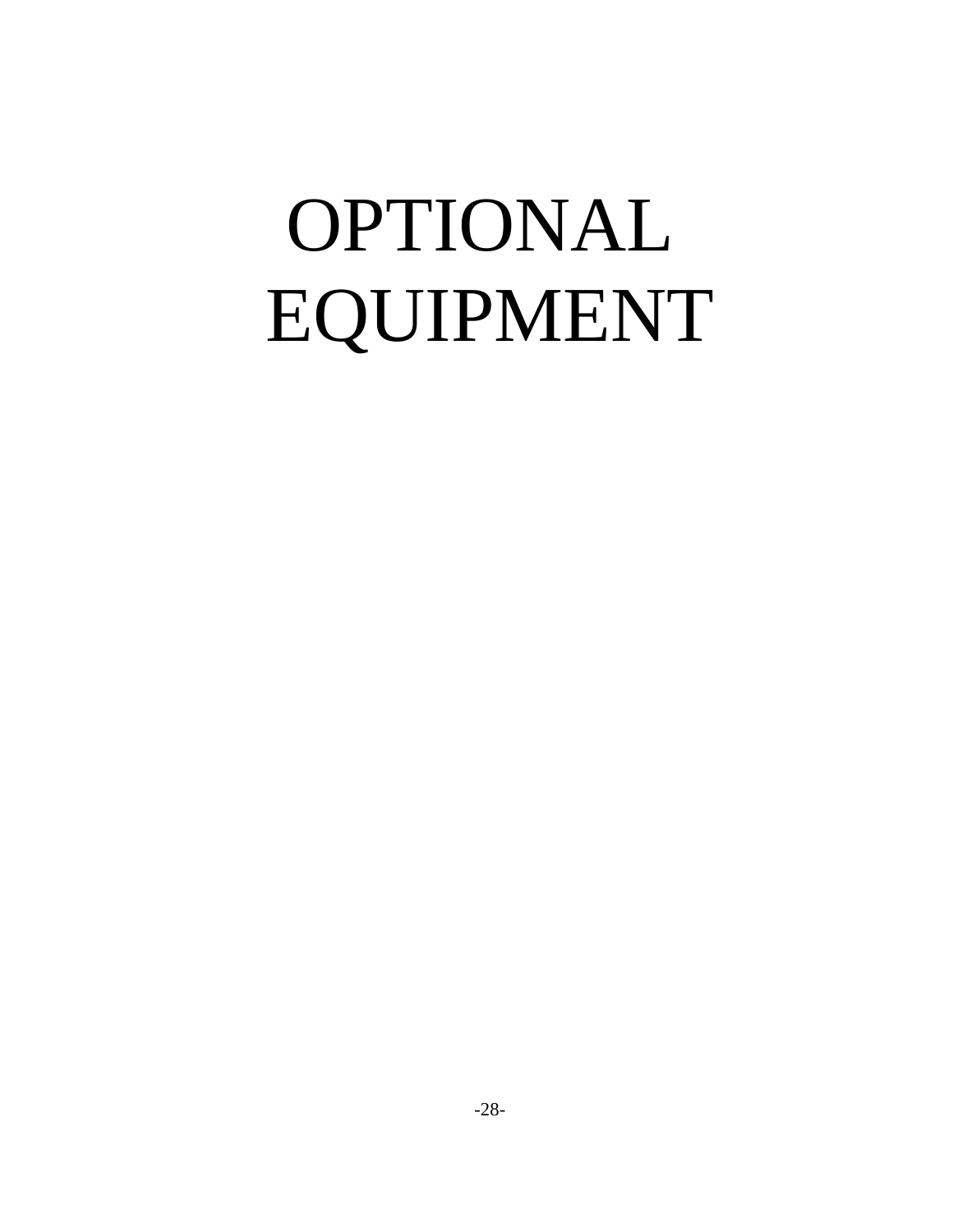### **OPTIONAL EQUIPMENT**

#### **SPECIFICATIONS**

- 1. A system to monitor the exterior lights on the front and rear of the bus from the driver's seated position is permissible. Such a system shall indicate to the driver whether a light is operating.
- 2. A power service door is permissible if it is equipped with a manual override that allows the driver to manually operate the door if the power system fails.
- 3. A public address system with speakers inside and outside the bus is permissible if it is equipped with a selector switch that permits the driver to select "inside" or "outside" speakers and is mounted in the driver's compartment.
- 4. A lock with two (2) keys is permissible to be installed on the fuel supply service door.
- 5. An AM or FM radio, cassette player, or compact disc player are permissible.
- 6. Fog lamps are permissible and shall conform to current FMVSS.
- 7. Two way radio systems and/or cellular phones are permissible.
- 8. Buses may be equipped with four (4) seven (7) inch arrow faced turn signals.
- 9. Buses may be equipped with a fuel gauge inspection plate located immediately above the sending unit.
- 10. A seat designed for the bus attendant is permissible. The attendant's seat must be installed facing either the front or rear of the bus.
- 11. Body fluid clean-up kits are permissible.
- 12. Additional emergency exits are allowed provided they meet current FMVSS.
- 13. A bus may be equipped with tinted windows provided the window is shaded within Louisiana Department of Public Safety guidelines.
- 14. A heater booster pump may be installed on diesel powered buses.
- 15. An engine pre-heating device may be installed on diesel powered buses.
- 16. Combination side marker/turn signals may be installed.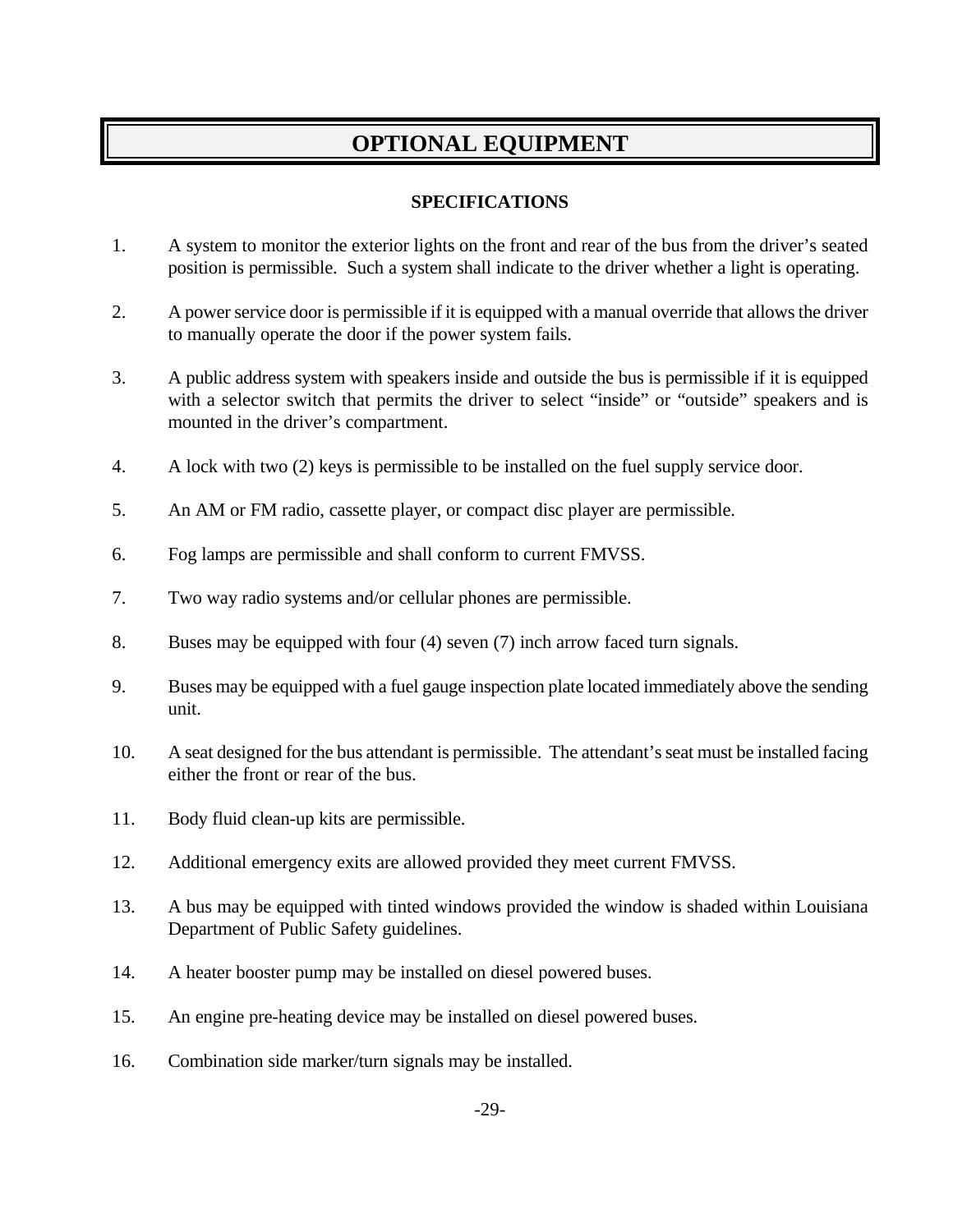- 17. If the stop arm is electrically controlled, it is permissible to equip it with a slip clutch for motor and transmission protection.
- 18. Alternative fuel systems are allowed provided they meet current FMVSS.
- 19. A clear lens strobe light may be installed on the rear one-third of the bus.
- 20. A video system to monitor driver and student behavior may be installed.
- 21. Exterior motion devices may be installed.
- 22. Buses may be equipped with low profile tires.
- 23. Reflective bus markings are allowed provided they meet all current FMVSS and state regulations.
- 24. Electronic security systems are permissible.
- 25. Hubometers are permissible.
- 26. Bus roofs may be painted white. The white paint may not extend beyond the drip rail. Front and rear caps must remain yellow.
- 27. External baggage compartments are allowed.
- 28. Diesel engine noise reduction packages are allowed.
- 29. Seat spacing may be altered to accommodate special devices. All seats must be forward facing.
- 30. An electronically controlled "cruise control" is permissible.
- 31. LED type stop arms are permissible.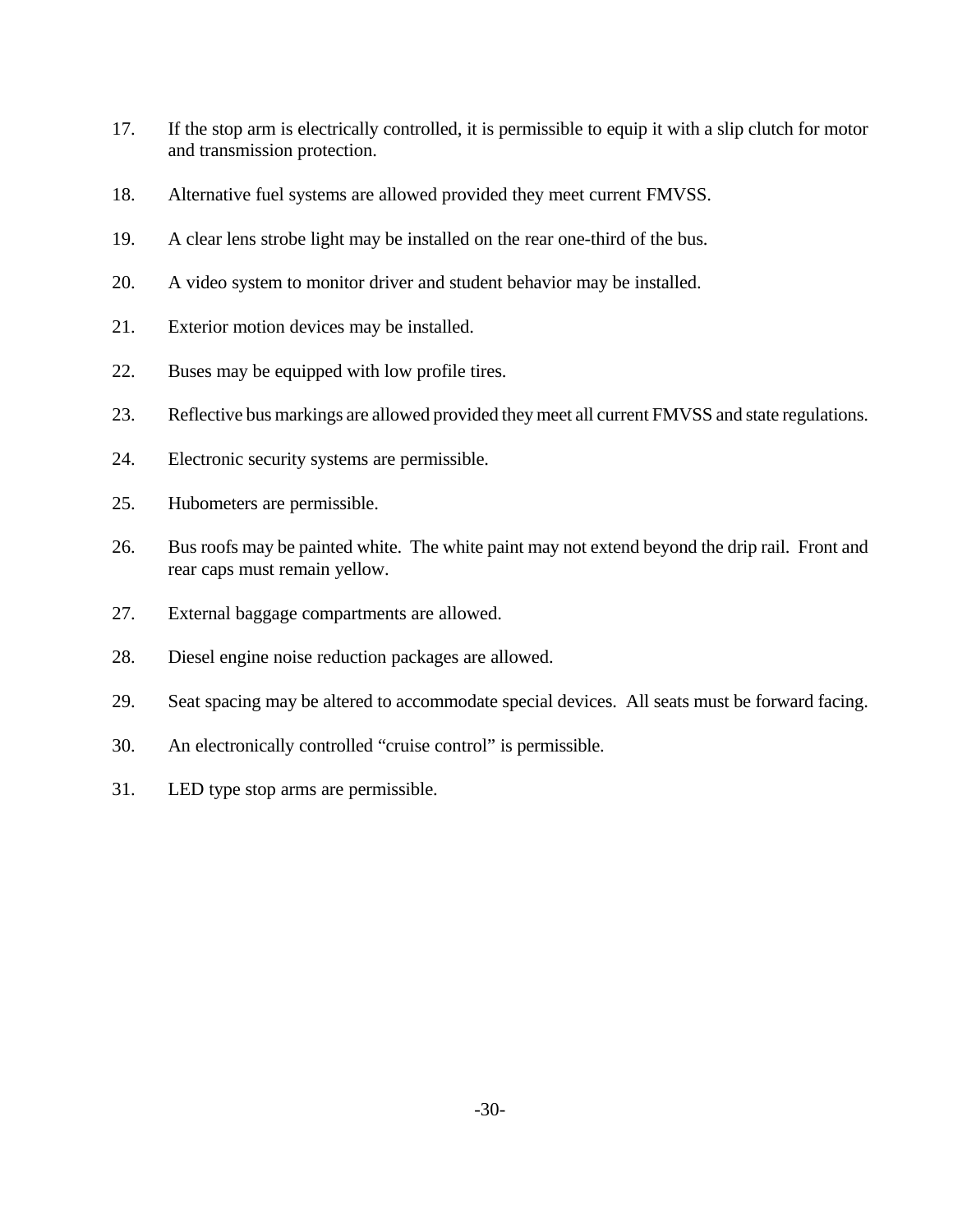# MOTOR AND **CHASSIS** SPECIFICATIONS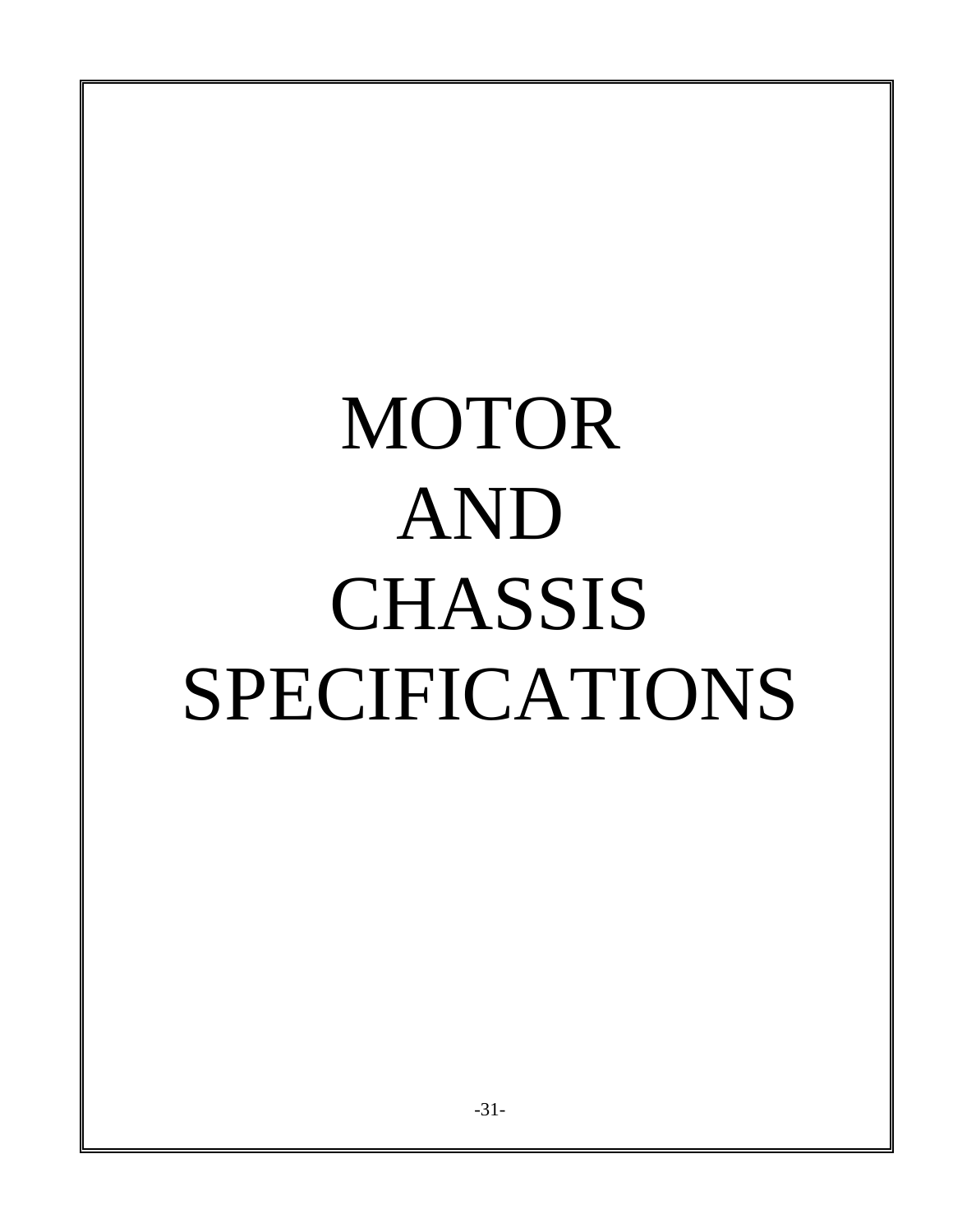## **MOTOR AND CHASSIS SPECIFICATIONS**

#### **MOTOR**

The chassis shall be equipped with a diesel engine that meets the specifications shown in the following table. It must also be a truck type engine. Diesel powered vehicles with hydraulically assisted hydraulic brakes shall have a chassis air or vacuum for stop arm operation. The vehicle shall also be equipped with power steering, dual horns, batteries with 1875 CCA, and front and rear shock absorbers.

| Capacity                                     | 48<br>or less  | 53/54          | 59/60          | 65/66      | 71/72          | 77/78<br>or greater |
|----------------------------------------------|----------------|----------------|----------------|------------|----------------|---------------------|
| <b>Tire Size</b>                             | 10R x 22.5     | 10R x 22.5     | 10R x 22.5     | 10R x 22.5 | 10R x 22.5     | 11R x 22.5          |
| Rim Size                                     | 22.5           | 22.5           | 22.5           | 22.5       | 22.5           | 22.5                |
| <b>Gross Vehicle</b><br><b>Weight Rating</b> | 25,000         | 27,000         | 27,000         | 30,000     | 30,000         | 30,000              |
| Gross<br>Horsepower                          | 180            | 190            | 190            | 190        | 190            | 210                 |
| Forward<br>Transmission<br>Speeds            | $\overline{4}$ | $\overline{4}$ | $\overline{4}$ | 4          | $\overline{4}$ | 5                   |
| Front Axle                                   | 10,000         | 12,000         | 12,000         | 12,000     | 12,000         | 12,000              |
| Rear Axle                                    | 15,000         | 19,000         | 19,000         | 19,000     | 19,000         | 21,000              |
| Alternator                                   | 130            | 130            | 130            | 130        | 130            | 130                 |
| <b>Front Springs</b>                         | 10,000         | 12,000         | 12,000         | 12,000     | 12,000         | 12,000              |
| Rear Springs                                 | 15,000         | 19,000         | 19,000         | 19,000     | 19,000         | 19,000              |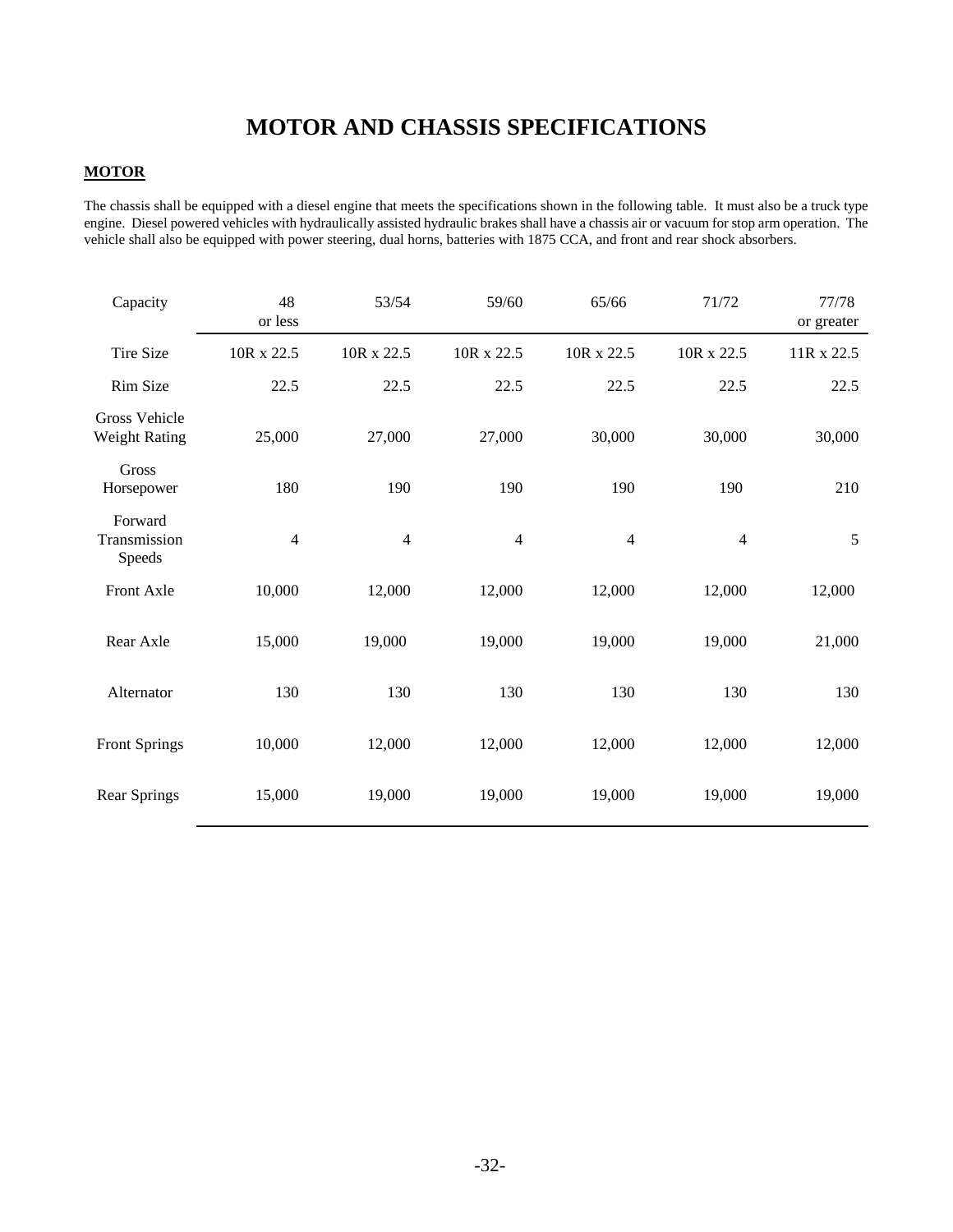## APPENDIX A FORM T-10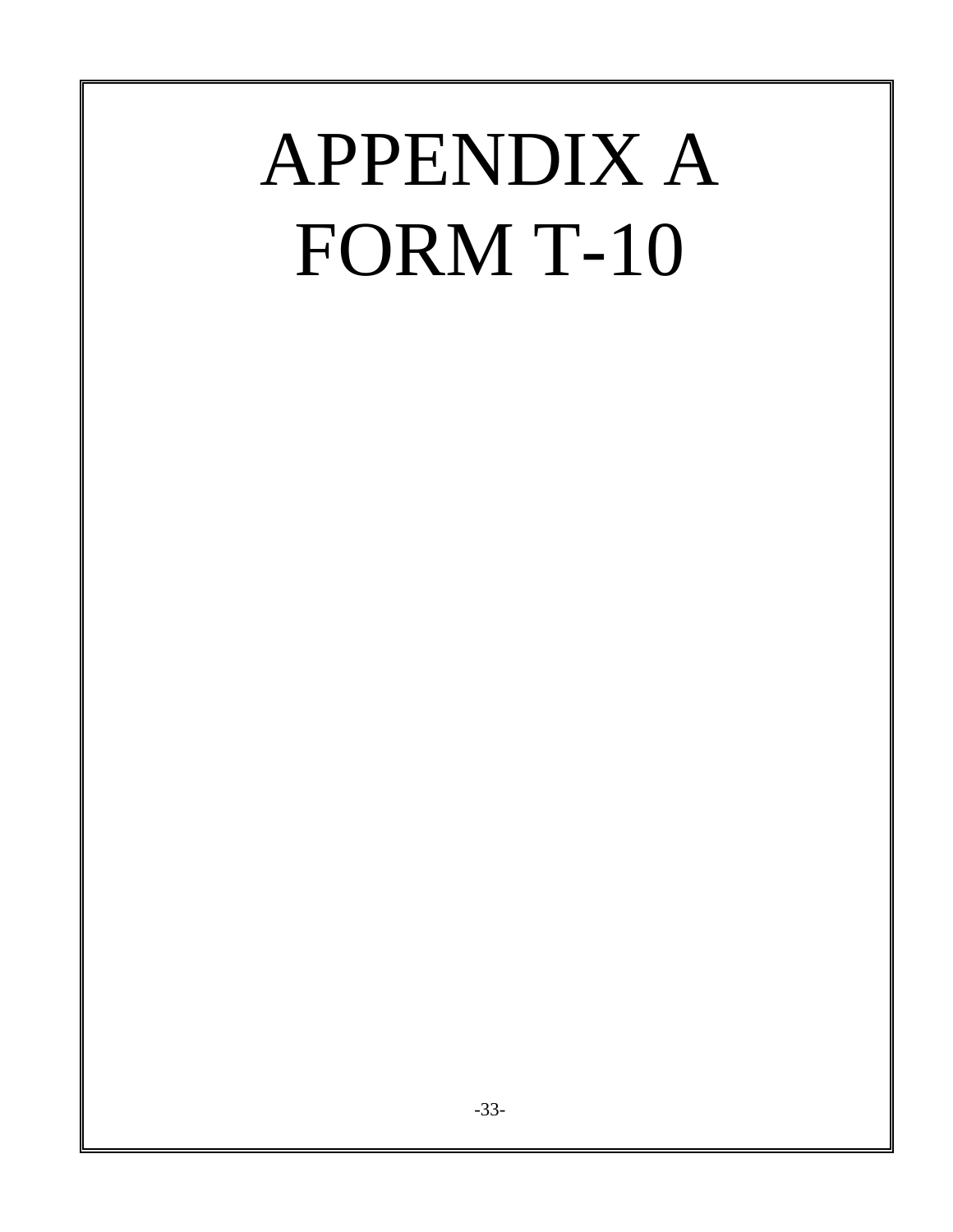## **MANDATORY** FORM T-10

| STATE DEPARTMENT OF EDUCATION                                                                                                                                                                             | GUARANTEED FROZEN MILEAGE:                                                                                               |
|-----------------------------------------------------------------------------------------------------------------------------------------------------------------------------------------------------------|--------------------------------------------------------------------------------------------------------------------------|
| (Contract Owner or School Board)                                                                                                                                                                          | (circle one)                                                                                                             |
| <b>CHASSIS</b><br>YEAR MODEL<br><b>MAKE</b><br><u> 1989 - Johann Barnett, fransk konge</u><br><b>SERIAL NUMBER</b><br><u> 1990 - John Barnett, fransk politiker</u><br><b>MILEAGE</b><br><b>CONDITION</b> | <b>BODY</b><br>YEAR MODEL<br><b>MAKE</b><br><b>SERIAL NUMBER</b><br><b>MILEAGE</b><br><b>CONDITION</b>                   |
| manufacture.                                                                                                                                                                                              | This vehicle meets all Federal Motor Vehicle Safety Standards and Bulletin 1213 specifications applicable at the date of |
| I verify that the above information is true and correct to the best of my knowledge.                                                                                                                      |                                                                                                                          |
|                                                                                                                                                                                                           |                                                                                                                          |
|                                                                                                                                                                                                           | SIGNATURE (Seller)                                                                                                       |
|                                                                                                                                                                                                           | <b>COMPANY</b>                                                                                                           |
|                                                                                                                                                                                                           | <b>ADDRESS</b>                                                                                                           |
| <b>SIGNATURE</b><br><b>ADDRESS</b>                                                                                                                                                                        | <b>LOCAL SCHOOL SYSTEM</b>                                                                                               |
| <b>COPIES SENT TO:</b>                                                                                                                                                                                    | SIGNATURE OF LOCAL SCHOOL SYSTEM<br>SUPERINTENDENT/TRANSPORTATION<br><b>SUPERVISOR</b>                                   |
| WHITE/STATE DEPARTMENT OF EDUCATION<br>CANARY/TRANSPORTATION DEPARTMENT<br>PINK/PURCHASER<br><b>GOLD/VENDOR</b>                                                                                           |                                                                                                                          |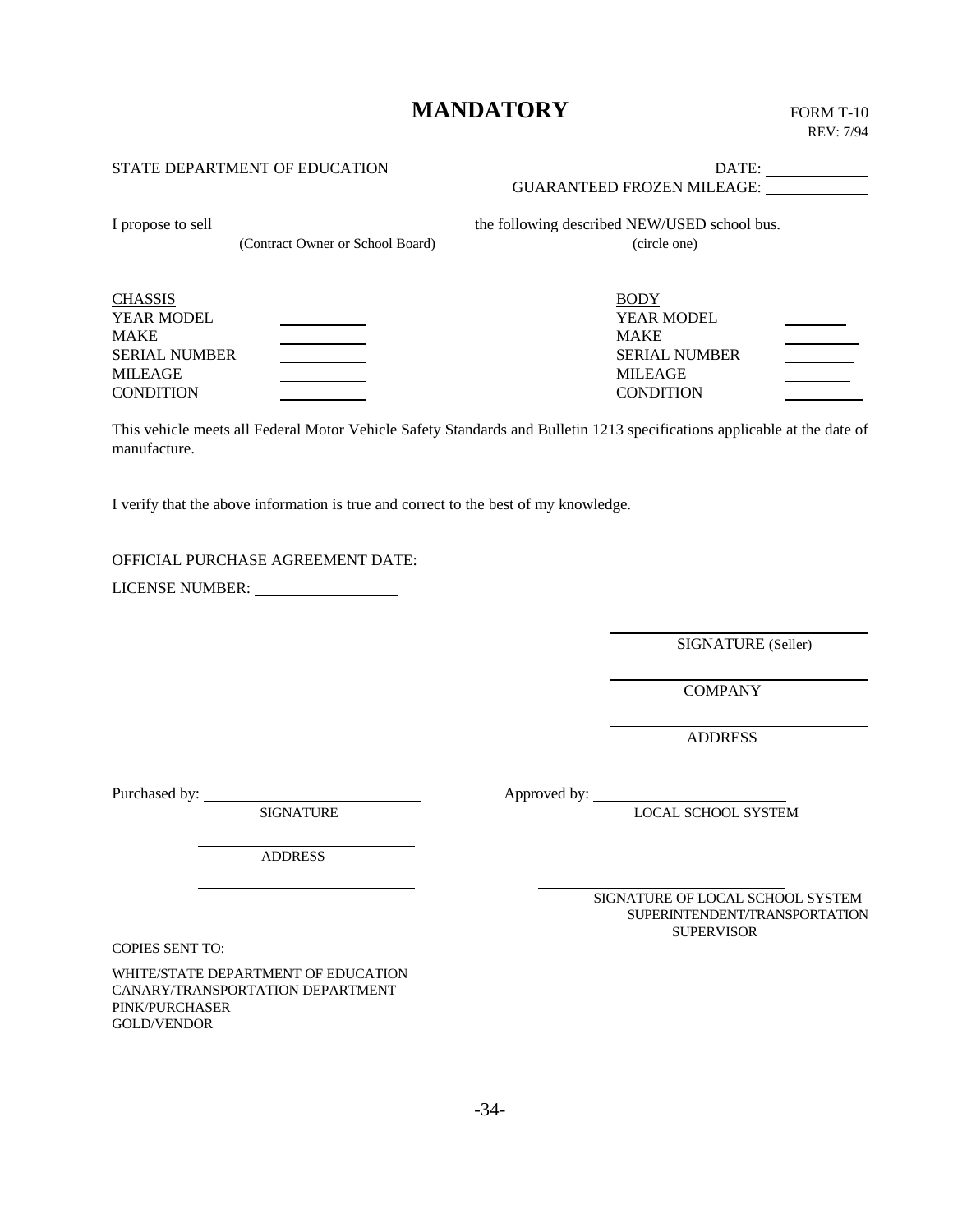#### **INDEX**

A

Air cleaner, 16 Aisles, 6 Appendix A, 33 Form T-10, 34 Auxiliary Fan, 6 Axles, 16 B Back-up audible alarms, 6 Battery, 6 Cold cranking amperes, 16 Mounting of, 6 Body size, 6 Body length, 6 Pupil Capacity Table, 7 Brakes, 16 Bumpers, 7 Front Bumper, 7 Rear Bumper, 7 Trailer Hitch, 7 Bus body standards, 4 Aisles, 6 Auxiliary fan, 6 Back-up audible alarms, 6 Battery, 6 Body size, 6 Bumpers, 7 Ceiling, 7 Color, 7 Construction, 8 Crossing control device, 8 Defrosters, 8 Doors, 8 Electrical system, 8 Fire extinguisher, 9 First aid kit, 9 Floor, 9 Heaters, 9 Identification, 9 Inside height, 10 Lamps and signals, 10

Length and width, 11 Metal treatment, 11 Mirrors, 11 Mounting, 11 Mud flaps, 11 Overhead storage, 12 Rub rails, 12 Seat belt for driver, 12 Seats, 12 Steering wheel, 12 Steps, 12 Stop signal arms, 13 Sun shield, 13 Undercoating, 13 Ventilation, 13 Weight distribution, 13 Wheel housing, 13 Windows, 14 Windshield, 14 Windshield washers, 14 Windshield wipers, 14 Wiring, 14 Bus chassis standards, 15 Air cleaner, 16 Axles, 16 Battery, 16 Brakes, 16 Clutch, 16 Color, 16 Drive shaft, 17 Exhaust system, 17 Fenders, 17 Frame, 17 Fuel tank, 17 Generator or alternator, 18 Governor, 18 Horn, 18 Instruments/instrument panel, 18,19 Oil filter, 19 Openings, 19 Passenger load, 19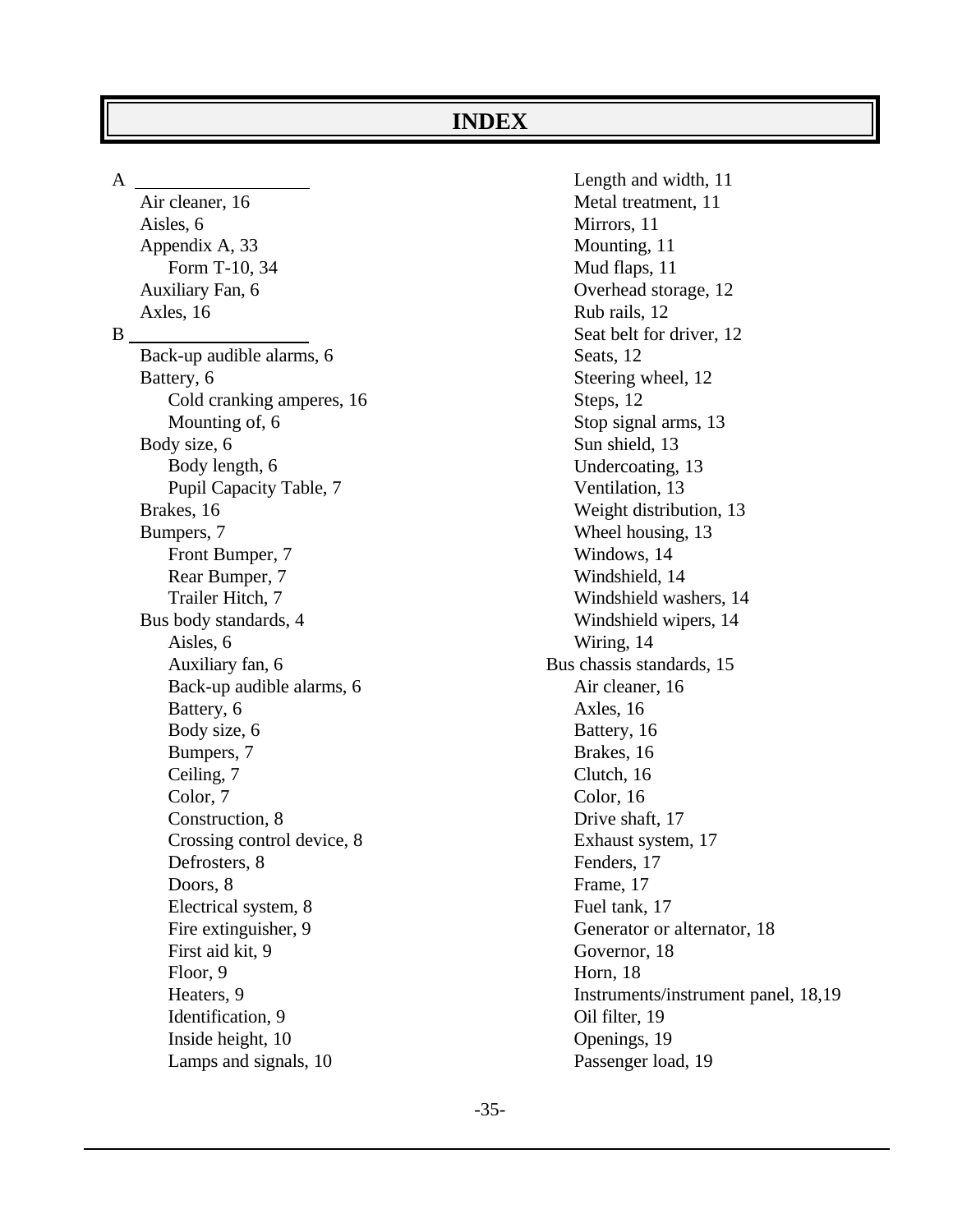#### **Index**

Shock absorbers, 19 Springs, 19 Steering gear, 20 Tires and rims, 20 Transmission, 20 Undercoating, 20 C Ceiling, 7 Certification by manufacturers, 3 Changes in specifications, 2 Clutch, 16 Color, 7 Bus body, 7 Body trim, 7 Grill, 7 Rear bumper, 8 Wheels, 8 Completion of Form T-10, 3 Construction, 8 Crossing control device, 8 D Definition of school bus types, 5 Defroster, 8 Description/illustration of bus types, 5 Type "A" bus, 5 Type "B" bus, 5 Type "C" bus, 5 Type "D" bus, 5 Doors, 8 Emergency door, 8 Service door, 8 Drive shaft, 17 E Electrical system, 8 Exceptions to minimum standards, 21 Type "A" bus,  $22$ Type "B" bus, 23 Exhaust system, 17 Insulation from fuel tank, 17 Exhaust pipe location, 17 Muffler location, 17

Tailpipe construction, 17

Tailpipe location, 17 F Federal motor vehicle safety standards, 2 Fenders, 17 Fire extinguisher, 9 First aid kit, 9 First aid kit supply list, 9 Floor, 9 Form T-10, 34 Frame, 17 Fuel tank, 17 G Generator or alternator, 18 Governor, 18 H Heaters, 9 Horn, 18 Sound level measurements, 18 I Identification, 9 Approved lettering and signs, 9 Color and type of lettering, 10 Lettering application, 10 Numbering system application, 10 Owner's name, 10 Signs/Decals, 10 Inside Height, 10 Instruments and instrument panel, 18 Accessibility and visibility of instruments, 19  $L_{\perp}$ Lamps and signals, 10 Length and width, 11 M Metal treatment, 11 Mirrors, 11 Motor and chassis specifications, 31 Mounting, 11 Mud flaps, 11  $O_{-}$ Oil filter, 19 Openings, 19